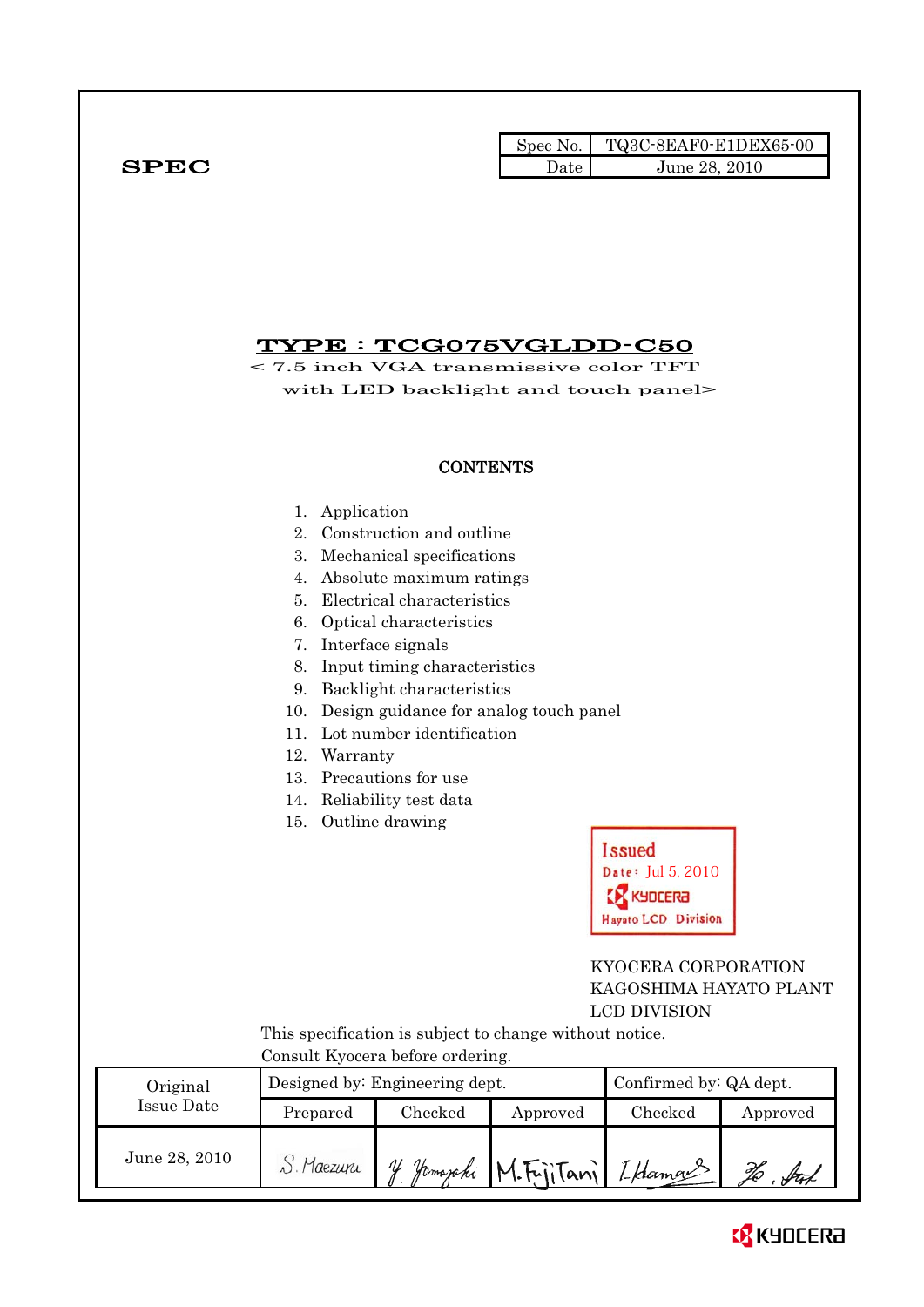| Spec No.              | Part No.        | Page |
|-----------------------|-----------------|------|
| TQ3C-8EAF0-E1DEX65-00 | TCG075VGLDD-C50 |      |

# Warning

- 1. This Kyocera LCD module has been specifically designed for use only in electronic devices and industrial machines in the area of audio control, office automation, industrial control, home appliances, etc. The module should not be used in applications where the highest level of safety and reliability are required and module failure or malfunction of such module results in physical harm or loss of life, as well as enormous damage or loss. Such fields of applications include, without limitation, medical, aerospace, communications infrastructure, atomic energy control. Kyocera expressly disclaims any and all liability resulting in any way to the use of the module in such applications.
- 2. Customer agrees to indemnify, defend and hold Kyocera harmless from and against any and all actions, claims, damages, liabilities, awards, costs, and expenses, including legal expenses, resulting from or arising out of Customer's use, or sale for use, or Kyocera modules in applications.

# Caution

1. Kyocera shall have the right, which Customer hereby acknowledges, to immediately scrap or destroy tooling for Kyocera modules for which no Purchase Orders have been received from the Customer in a two-year period.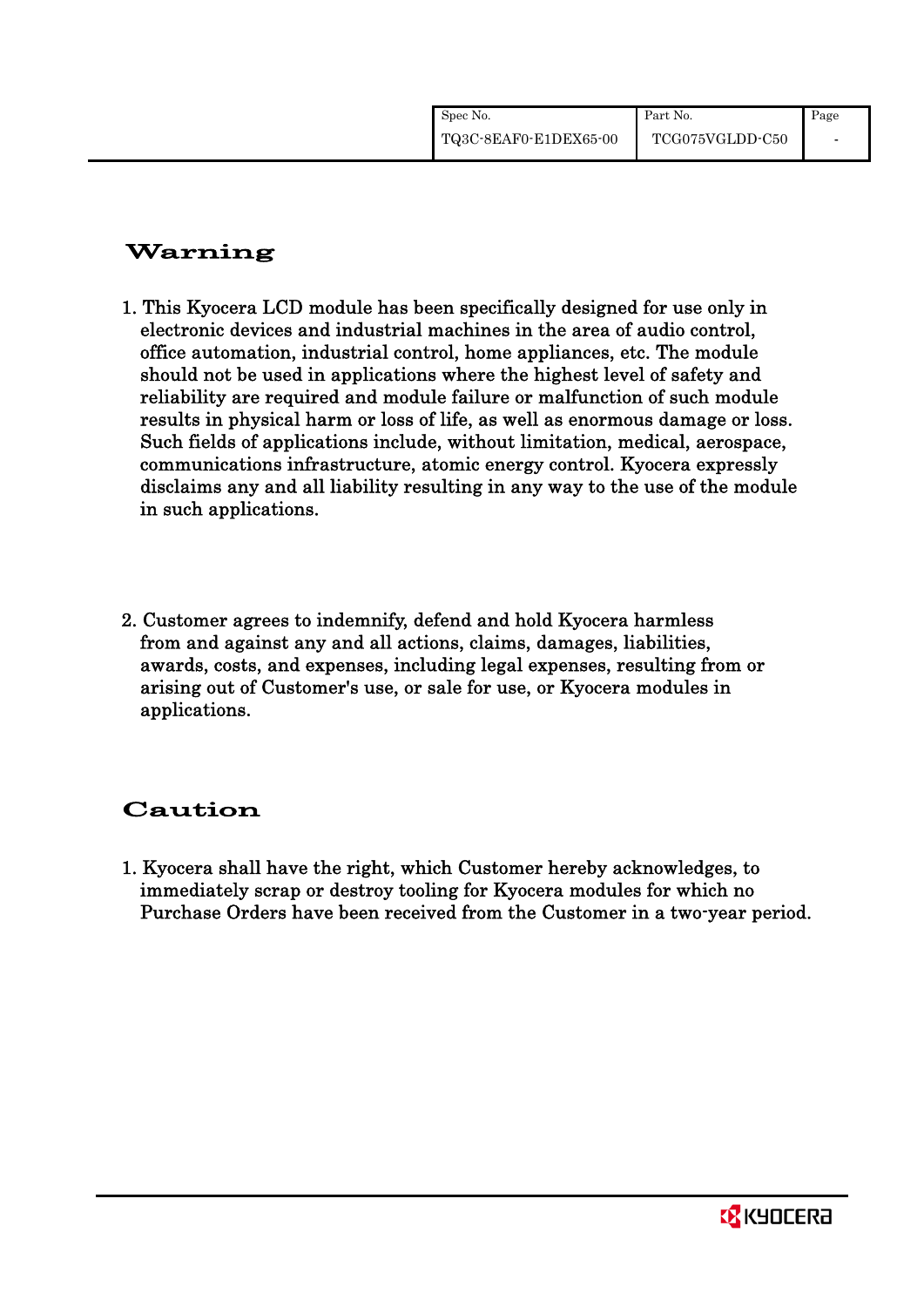|  | <b>B</b> KYOCERA |
|--|------------------|
|  |                  |

|                  |             |          |                 | TQ3C-8EAF0-E1DEX65-00                |               | TCG075VGLDD-C50 |                                 |  |                         |  |
|------------------|-------------|----------|-----------------|--------------------------------------|---------------|-----------------|---------------------------------|--|-------------------------|--|
|                  |             |          | Revision record |                                      |               |                 |                                 |  |                         |  |
|                  | $\rm{Date}$ |          |                 |                                      |               |                 | Designed by : Engineering dept. |  | Confirmed by : QA dept. |  |
|                  |             | Prepared | $\rm Checked$   | ${\Large\bf Approved}$               | $\rm Checked$ | Approved        |                                 |  |                         |  |
|                  |             |          |                 |                                      |               |                 |                                 |  |                         |  |
|                  |             |          |                 |                                      |               |                 |                                 |  |                         |  |
| ${\rm Rev. No.}$ | $\rm{Date}$ | Page     |                 | $\label{eq:2} \textbf{Descriptions}$ |               |                 |                                 |  |                         |  |
|                  |             |          |                 |                                      |               |                 |                                 |  |                         |  |
|                  |             |          |                 |                                      |               |                 |                                 |  |                         |  |
|                  |             |          |                 |                                      |               |                 |                                 |  |                         |  |
|                  |             |          |                 |                                      |               |                 |                                 |  |                         |  |
|                  |             |          |                 |                                      |               |                 |                                 |  |                         |  |
|                  |             |          |                 |                                      |               |                 |                                 |  |                         |  |
|                  |             |          |                 |                                      |               |                 |                                 |  |                         |  |
|                  |             |          |                 |                                      |               |                 |                                 |  |                         |  |
|                  |             |          |                 |                                      |               |                 |                                 |  |                         |  |
|                  |             |          |                 |                                      |               |                 |                                 |  |                         |  |
|                  |             |          |                 |                                      |               |                 |                                 |  |                         |  |
|                  |             |          |                 |                                      |               |                 |                                 |  |                         |  |
|                  |             |          |                 |                                      |               |                 |                                 |  |                         |  |
|                  |             |          |                 |                                      |               |                 |                                 |  |                         |  |
|                  |             |          |                 |                                      |               |                 |                                 |  |                         |  |
|                  |             |          |                 |                                      |               |                 |                                 |  |                         |  |
|                  |             |          |                 |                                      |               |                 |                                 |  |                         |  |
|                  |             |          |                 |                                      |               |                 |                                 |  |                         |  |
|                  |             |          |                 |                                      |               |                 |                                 |  |                         |  |
|                  |             |          |                 |                                      |               |                 |                                 |  |                         |  |
|                  |             |          |                 |                                      |               |                 |                                 |  |                         |  |
|                  |             |          |                 |                                      |               |                 |                                 |  |                         |  |
|                  |             |          |                 |                                      |               |                 |                                 |  |                         |  |
|                  |             |          |                 |                                      |               |                 |                                 |  |                         |  |
|                  |             |          |                 |                                      |               |                 |                                 |  |                         |  |
|                  |             |          |                 |                                      |               |                 |                                 |  |                         |  |
|                  |             |          |                 |                                      |               |                 |                                 |  |                         |  |
|                  |             |          |                 |                                      |               |                 |                                 |  |                         |  |
|                  |             |          |                 |                                      |               |                 |                                 |  |                         |  |
|                  |             |          |                 |                                      |               |                 |                                 |  |                         |  |
|                  |             |          |                 |                                      |               |                 |                                 |  |                         |  |
|                  |             |          |                 |                                      |               |                 |                                 |  |                         |  |
|                  |             |          |                 |                                      |               |                 |                                 |  |                         |  |
|                  |             |          |                 |                                      |               |                 |                                 |  |                         |  |
|                  |             |          |                 |                                      |               |                 |                                 |  |                         |  |
|                  |             |          |                 |                                      |               |                 |                                 |  |                         |  |

Spec No.

Part No.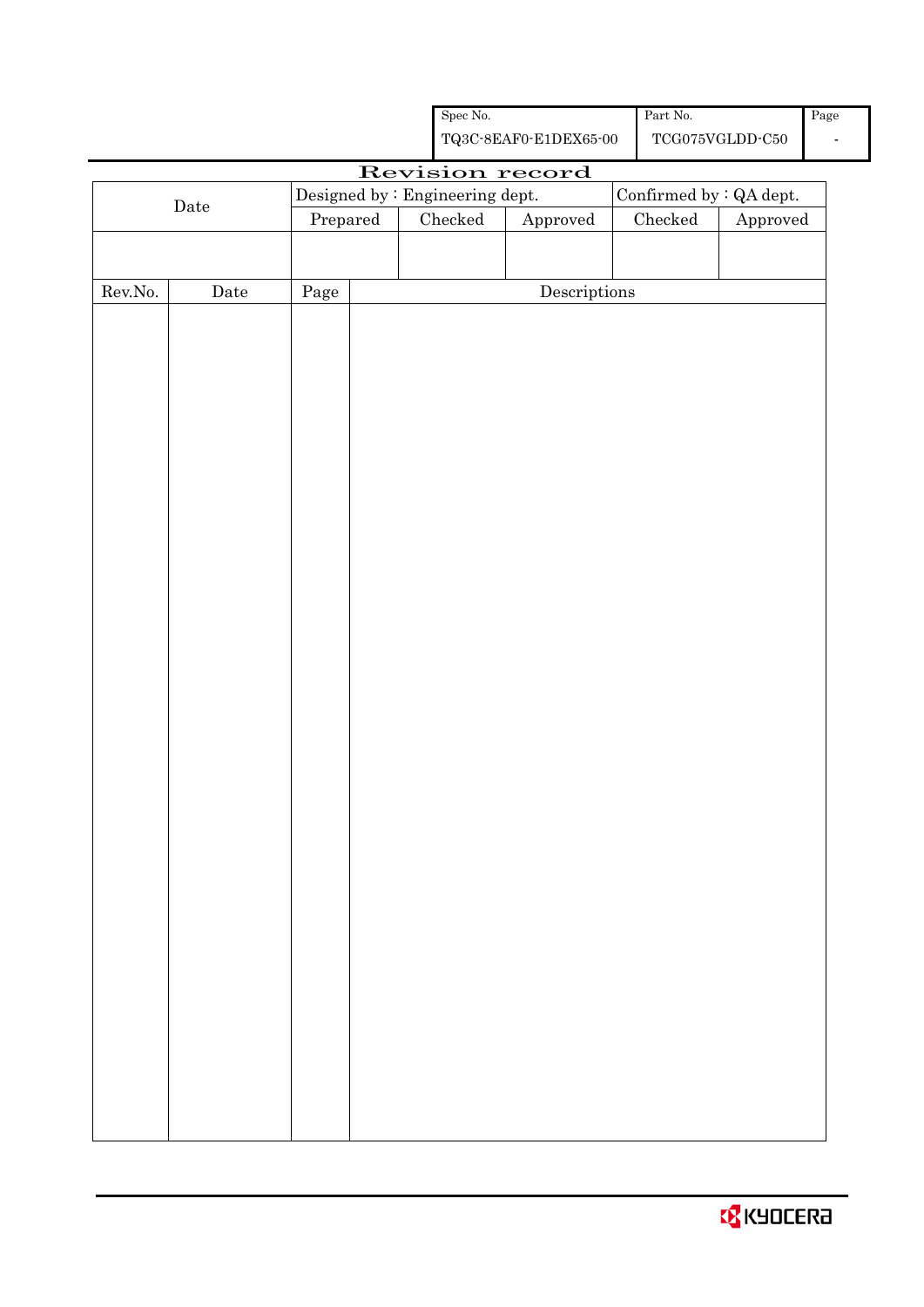## 1. Application

This document defines the specification of TCG075VGLDD-C50. (RoHS Compliant)

## 2. Construction and outline

| LCD                | : Transmissive color dot matrix type TFT                                                                  |
|--------------------|-----------------------------------------------------------------------------------------------------------|
| Backlight system   | : LED                                                                                                     |
| Polarizer          | $\therefore$ Glare treatment                                                                              |
| Additional circuit | : Timing controller, Power supply $(3.3V)$ input)<br>(without constant current circuit for LED Backlight) |
| Touch panel        | : Analog type $(Glass/Glass)$                                                                             |
| Surface film       | : Glare Anti-finger print treatment                                                                       |

## 3. Mechanical specifications

### 3-1. LCD

| <b>Item</b>                | Specification                                      | Unit |
|----------------------------|----------------------------------------------------|------|
| Outline dimensions<br>1)   | $173(W)\times 133(H)\times 7.89(D)$                | mm   |
| Active area                | 151.68(W)×113.76(H)<br>(18.9cm/7.5 inch(Diagonal)) | mm   |
| Effective viewing area     | $153.7(W)\times 115.8(H)$                          | mm   |
| Dot format                 | $640\times(B,G,R)(W)\times480(H)$                  | dot  |
| Dot pitch                  | $0.079(W) \times 0.237(H)$                         | mm   |
| Base color<br>$\mathbf{2}$ | Normally White                                     |      |
| Mass                       | (TBD)                                              | g    |

- 1) Projection not included. Please refer to outline for details.
- 2) Due to the characteristics of the LCD material, the color varies with environmental temperature.
- 3-2. Touch panel

|                        | <b>Item</b>                   | Specification                | Unit       |
|------------------------|-------------------------------|------------------------------|------------|
| Input                  |                               | Radius-0.8 stylus or Finger  |            |
| <b>Actuation Force</b> |                               | (TBD)                        | N          |
|                        | Striking(Finger-input)<br>1)  | (TBD)                        | hits       |
| Operating life         | $Sliding(Stylus-input)$<br>2) | (TBD)                        | characters |
| Transmittance          |                               | Type.80(at full wavelength)  | %          |
| Reflectance            |                               | Typ.15(550nm)                | %          |
| Surface hardness       |                               | 3H or more (Pencil hardness) |            |

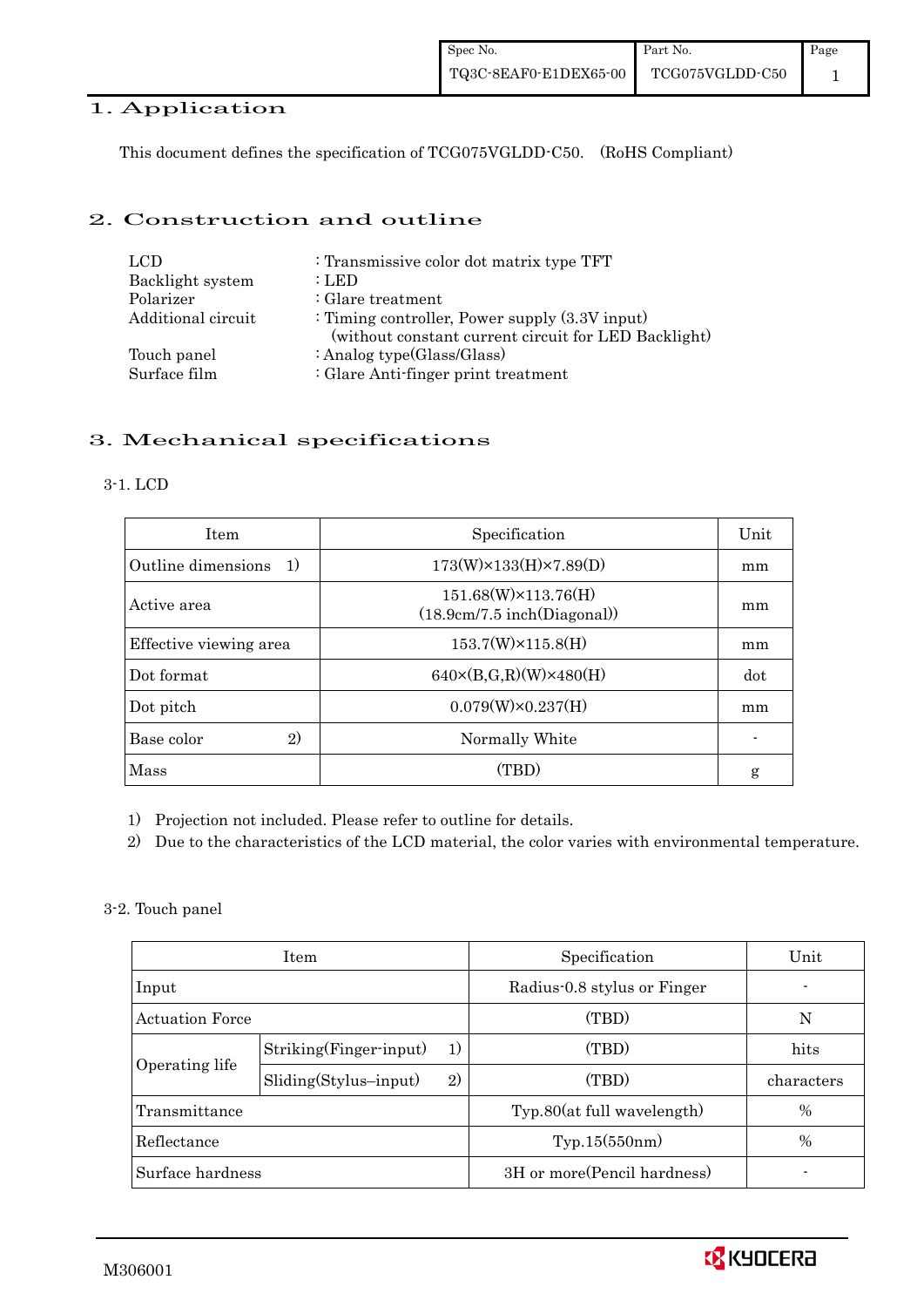| 1)<br>Striking test condition |                                                          |
|-------------------------------|----------------------------------------------------------|
| Testing rod                   | : Silicon rubber (Hardness: $(TBD)°$ ), Tip: $R = (TBD)$ |
| Testing location              | : In active area                                         |
| Input voltage                 | $\cdot$ DC5V                                             |
| Load                          | :(TBD)N                                                  |
| Cycle                         | $:(TBD)$ hits/sec                                        |
| Judgment                      | : No defect in function                                  |
|                               | : No appearance defect which causes trouble to use.      |
|                               | *Dents, blurs and marks on surface film : neglected      |
| 2)<br>Sliding test condition  |                                                          |
| Testing rod                   | : Polyacetal resin, $Tip : R = (TBD)$                    |
| Testing location              | : In active area                                         |
| Input voltage                 | $\cdot$ DC5V                                             |
| Load                          | :(TBD)N                                                  |
| Input length                  | :(TBD)mm                                                 |
| Input speed                   | : $(TBD)mm/sec$                                          |
| Sliding times                 | : 10mm sliding (back and forth) counts as 2 times.       |
| Judgment                      | : No defect in function                                  |
|                               | : No appearance defect which causes trouble to use.      |
|                               | *Dents, blurs and marks on surface film : neglected      |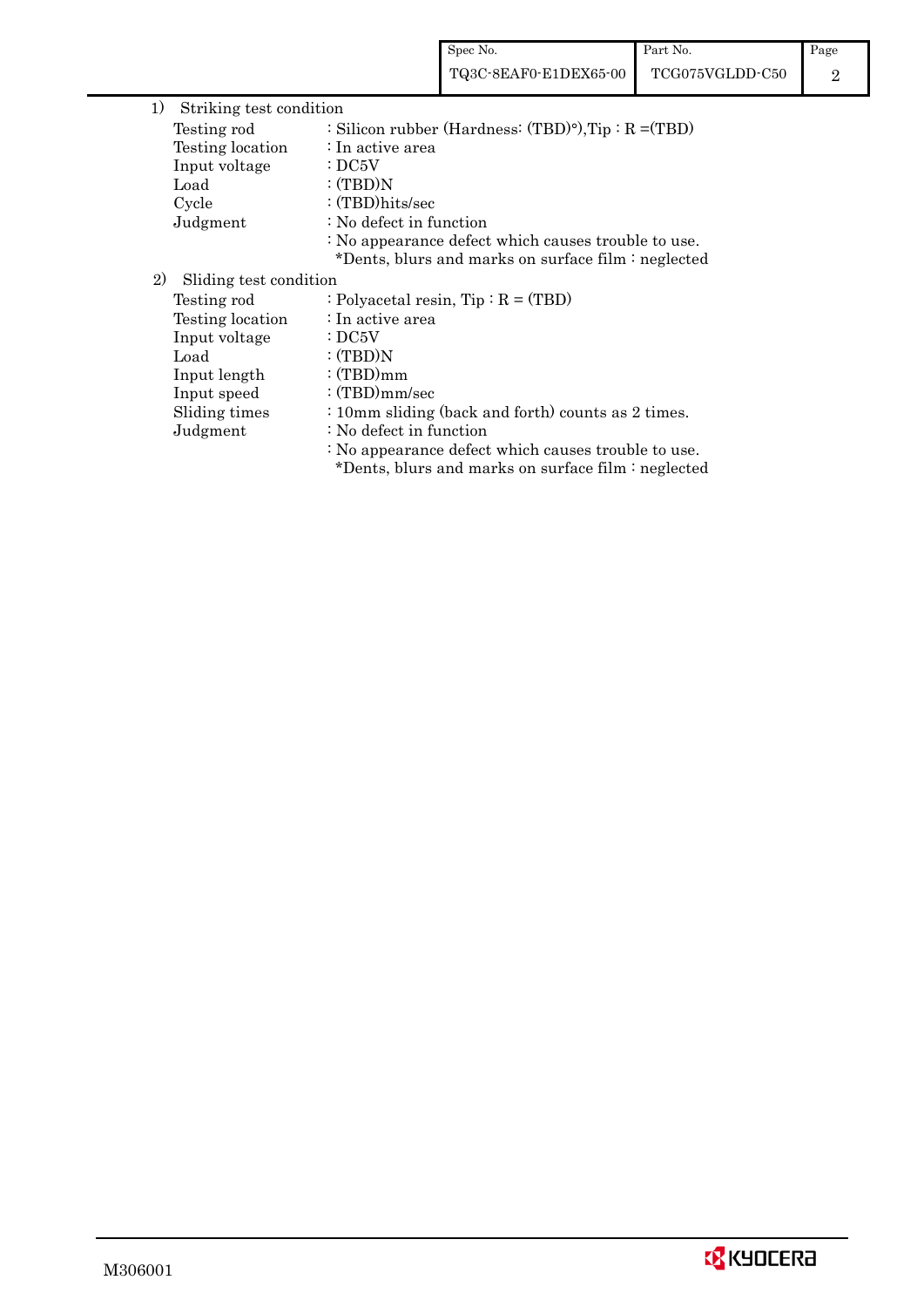### 4. Absolute maximum ratings

|  |  |  | 4-1. Electrical absolute maximum ratings |  |
|--|--|--|------------------------------------------|--|
|--|--|--|------------------------------------------|--|

| Item                           |      | Symbol       | Min.   | Max. | Unit |
|--------------------------------|------|--------------|--------|------|------|
| Supply voltage                 |      | $\rm V_{DD}$ |        | 4.0  |      |
| Input signal voltage           |      | $\rm V_{IN}$ | $-0.3$ | 6.0  |      |
| LED forward current            | 2)3) | ΙF           |        | 35   | mA   |
| Supply voltage for touch panel |      | $\rm V_{TP}$ |        | 6.0  |      |
| Input current of touch panel   |      | $1$ tp       |        | 0.5  | mА   |

- 1) Input signal : CK,  $R0 \sim R5$ ,  $G0 \sim G5$ ,  $B0 \sim B5$ ,  $H_{\text{SYNC}}$ ,  $V_{\text{SYNC}}$ ,  $ENAB$ ,  $R/L$ ,  $U/D$
- 2) For each "AN-CA"
- 3) Do not apply reversed voltage.

### 4-2. Environmental absolute maximum ratings

| Item                  |                   | Symbol                  | Min.  | Max. | Unit      |
|-----------------------|-------------------|-------------------------|-------|------|-----------|
| Operating temperature | 1.                | Top                     | $-20$ | 70   | $\circ$ C |
| Storage temperature   | $\left( 2\right)$ | <b>T</b> <sub>STO</sub> | $-30$ | 80   | $\circ$ C |
| Operating humidity    | 3)                | $H_{OP}$                | 10    |      | % $RH$    |
| Storage humidity      | 3)                | $_{\mathrm{HSTO}}$      | 10    | 4.   | %RH       |
| Vibration             |                   |                         | 5)    | 5)   |           |
| Shock                 |                   |                         | 6)    | 6)   |           |

- 1) Operating temperature means a temperature which operation shall be guaranteed. Since display performance is evaluated at 25°C, another temperature range should be confirmed.
- 2) Temp. =  $-30^{\circ}$ C $<$ 48h, Temp. =  $80^{\circ}$ C $<$ 168h Store LCD at normal temperature/humidity. Keep them free from vibration and shock. An LCD that is kept at a low or a high temperature for a long time can be defective due to other conditions, even if the low or high temperature satisfies the standard. (Please refer to "Precautions for Use" for details.)
- 3) Non-condensing
- 4) Temp. $\leq 40^{\circ}$ C, 85%RH Max.
	- Temp. >40°C, Absolute humidity shall be less than 85%RH at 40°C.
- 5)

| Frequency       | $10\sim\!55~\mathrm{Hz}$ | Acceleration value           |
|-----------------|--------------------------|------------------------------|
| Vibration width | $0.15$ mm                | $(0.3 \sim 9 \text{ m/s}^2)$ |
| Interval        | $10 - 55 - 10$ Hz        | l minutes                    |

 2 hours in each direction X, Y, Z (6 hours total) EIAJ ED-2531

6) Acceleration: 490 m/s2, Pulse width: 11 ms 3 times in each direction:  $\pm X$ ,  $\pm Y$ ,  $\pm Z$ EIAJ ED-2531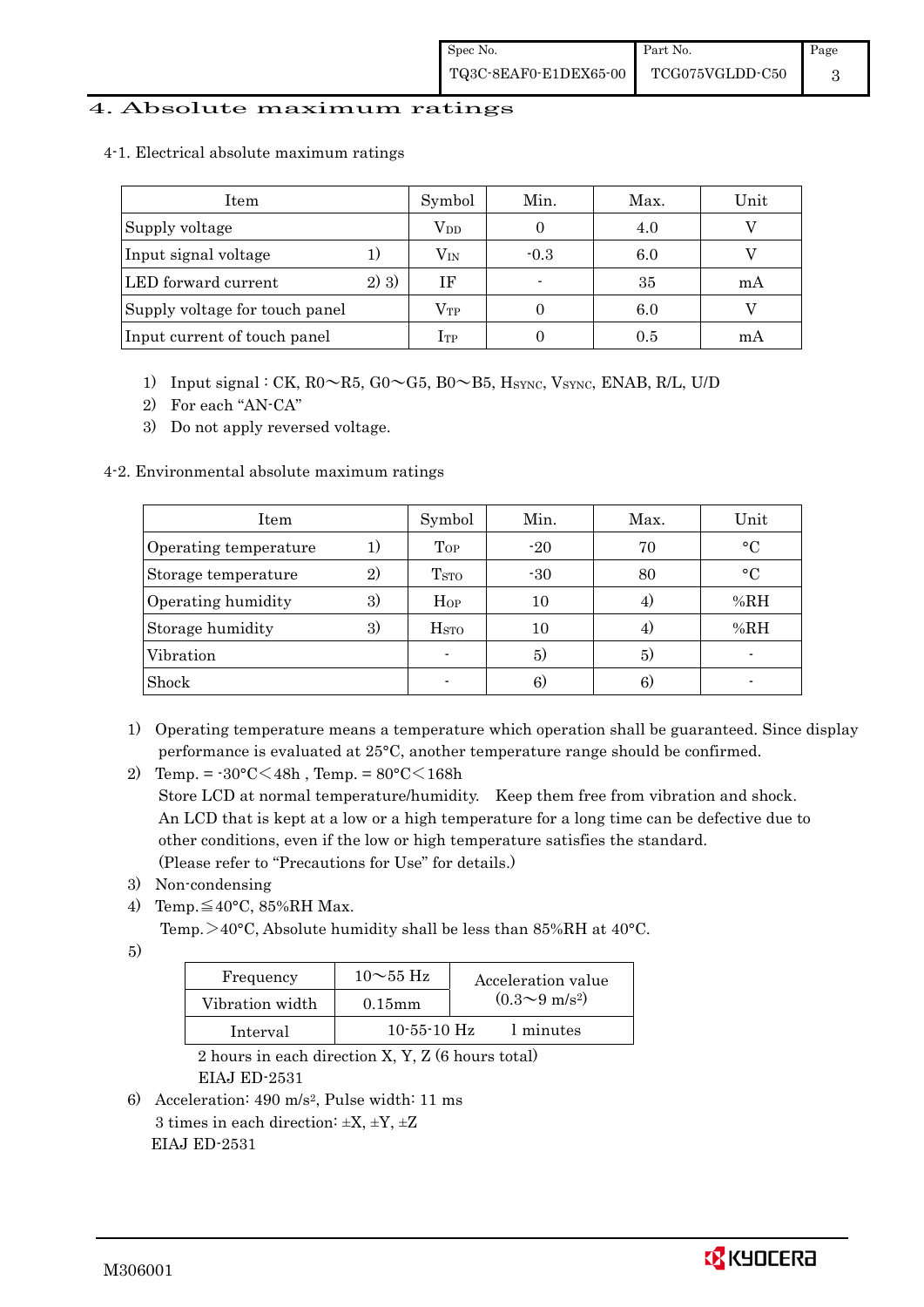### 5. Electrical characteristics

### 5-1. LCD

|                                 |               |                |                          |      | Temp. = $-20 \sim 70$ °C |         |
|---------------------------------|---------------|----------------|--------------------------|------|--------------------------|---------|
| Item                            | Symbol        | Condition      | Min.                     | Typ. | Max.                     | Unit    |
| Supply voltage<br>$_{1}$        | $\rm V_{DD}$  | $\blacksquare$ | 3.0                      | 3.3  | 3.6                      | V       |
| Current consumption             | $_{\rm{LDD}}$ | 2)             |                          | 160  | 210                      | mA      |
| Permissive input ripple voltage | $\rm V_{RP}$  |                | $\overline{\phantom{0}}$ |      | 100                      | $mVp-p$ |
|                                 | $\rm V_{II}$  | "Low" level    | $\overline{0}$           |      | $0.3V_{DD}$              | V       |
| 3)<br>Input signal voltage      | $\rm V_{IH}$  | "High" level   | 0.7V <sub>DD</sub>       |      | $\rm V_{DD}$             |         |

### 1) V<sub>DD</sub>-turn-on conditions



### 2) Display pattern:



3) Input signal : CK,  $R0 \sim R5$ ,  $G0 \sim G5$ ,  $B0 \sim B5$ ,  $H_{\text{SYNC}}$ ,  $V_{\text{SYNC}}$ ,  $ENAB$ ,  $R/L$ ,  $U/D$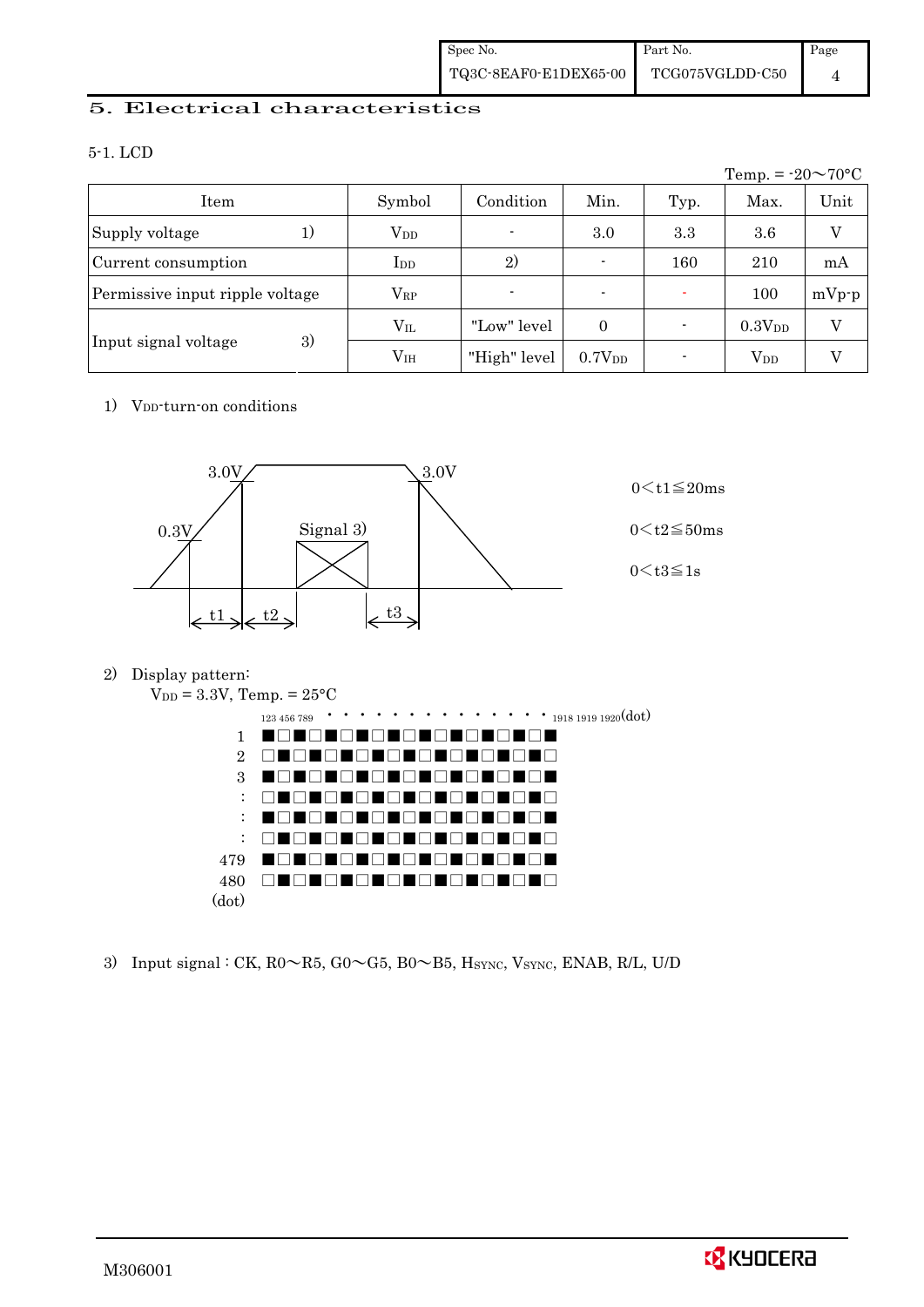#### 5-2. Touch panel

| Item                           | Symbol       | Condition | Min.                | Typ. | Max. | Unit |
|--------------------------------|--------------|-----------|---------------------|------|------|------|
| Supply voltage for touch panel | $\rm V_{TP}$ |           |                     | 5.0  | ۰    | V    |
|                                | $xL-xR$      |           | 500                 |      | 1500 | Ω    |
| Terminal resistance<br>1)      | $yU-yL$      |           | 200                 |      | 1000 | Ω    |
| $\left( 2\right)$<br>Linearity |              |           | less than $\pm 2.5$ |      |      | $\%$ |
| 3)<br>Insulation resistance    |              | DC25V     | 50                  |      |      | MΩ   |
| Chattering<br>4)               |              | at ON/OFF | less than 10        |      |      | ms   |

- 1) Resistance between terminal xL and xR, or between yU and yL
- 2) Apply 5VDC to the terminal xL-xR, and measure the output voltage at terminal y when a random input is applied in the active area. Measure the difference between the output and theoretical voltages. (Measure the actual voltage at the terminal using the same method.)



- 3) Resistance between the upper and lower terminals.
- 4) Apply 5VDC to the terminal xL-xR, and measure the oscillation at terminal y when applying a random input in the active area. (Measure the oscillation at terminal x using the same method.)



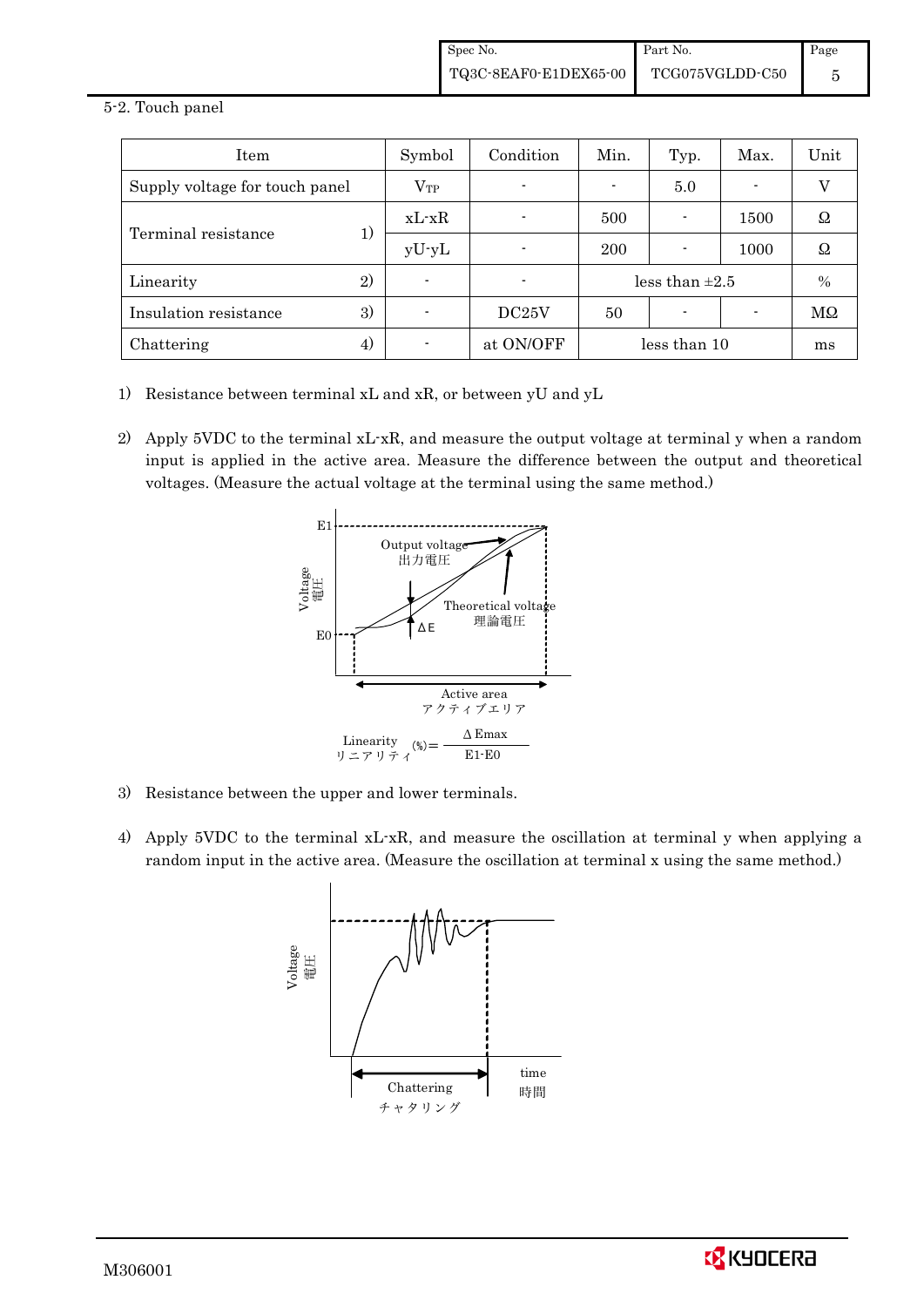# 6. Optical characteristics

| Measuring spot = $\phi$ 6.0mm, Temp. = 25°C |
|---------------------------------------------|
|---------------------------------------------|

| Item                  |                     | Symbol         | Condition                   | Min.                     | Typ.  | Max.           | Unit                     |  |
|-----------------------|---------------------|----------------|-----------------------------|--------------------------|-------|----------------|--------------------------|--|
|                       | Rise                | $\tau_r$       | $\theta = \phi = 0^{\circ}$ | $\blacksquare$           | 15    | $\blacksquare$ | ms                       |  |
| Response time<br>Down |                     | $\tau$ d       | $\theta = \phi = 0^{\circ}$ |                          | 20    |                | ms                       |  |
|                       |                     | $\theta$ upper |                             | $\overline{\phantom{a}}$ | 80    |                |                          |  |
| View direction        | Viewing angle range |                | $CR \ge 5$                  |                          | 80    |                | deg.                     |  |
| $: 6$ o'clock         |                     | $\phi$ left    |                             |                          | 80    |                |                          |  |
| (Gray inversion)      |                     | $\phi$ RIGHT   |                             | $\overline{\phantom{a}}$ | 80    | $\blacksquare$ | deg.                     |  |
| Contrast ratio        |                     | CR             | $\theta = \phi = 0^{\circ}$ | 300                      | 500   |                | $\overline{\phantom{m}}$ |  |
| <b>Brightness</b>     |                     | L              | IF=13.5mA/Line              | (220)                    | (320) |                | cd/m <sup>2</sup>        |  |
|                       |                     | $\mathbf X$    | $\theta = \phi = 0^{\circ}$ | 0.55                     | 0.60  | 0.65           |                          |  |
|                       | Red                 | У              |                             | 0.31                     | 0.36  | 0.41           |                          |  |
|                       | Green               | $\mathbf X$    | $\theta = \phi = 0^{\circ}$ | 0.29                     | 0.34  | 0.39           |                          |  |
| Chromaticity          |                     | У              |                             | 0.54                     | 0.59  | 0.64           |                          |  |
| coordinates           |                     | $\mathbf X$    | $\theta = \phi = 0^{\circ}$ | 0.10                     | 0.15  | 0.20           |                          |  |
|                       | Blue                | У              |                             | 0.07                     | 0.12  | 0.17           |                          |  |
|                       |                     | $\mathbf X$    | $\theta = \phi = 0^{\circ}$ | 0.27                     | 0.32  | 0.37           |                          |  |
|                       | White               | $\mathbf y$    |                             | 0.29                     | 0.34  | 0.39           |                          |  |

6-1. Definition of contrast ratio

$$
CR(Contrast ratio) = \frac{Brightness with all pixels "White" }{Brightness with all pixels "Black" }
$$

## 6-2. Definition of response time

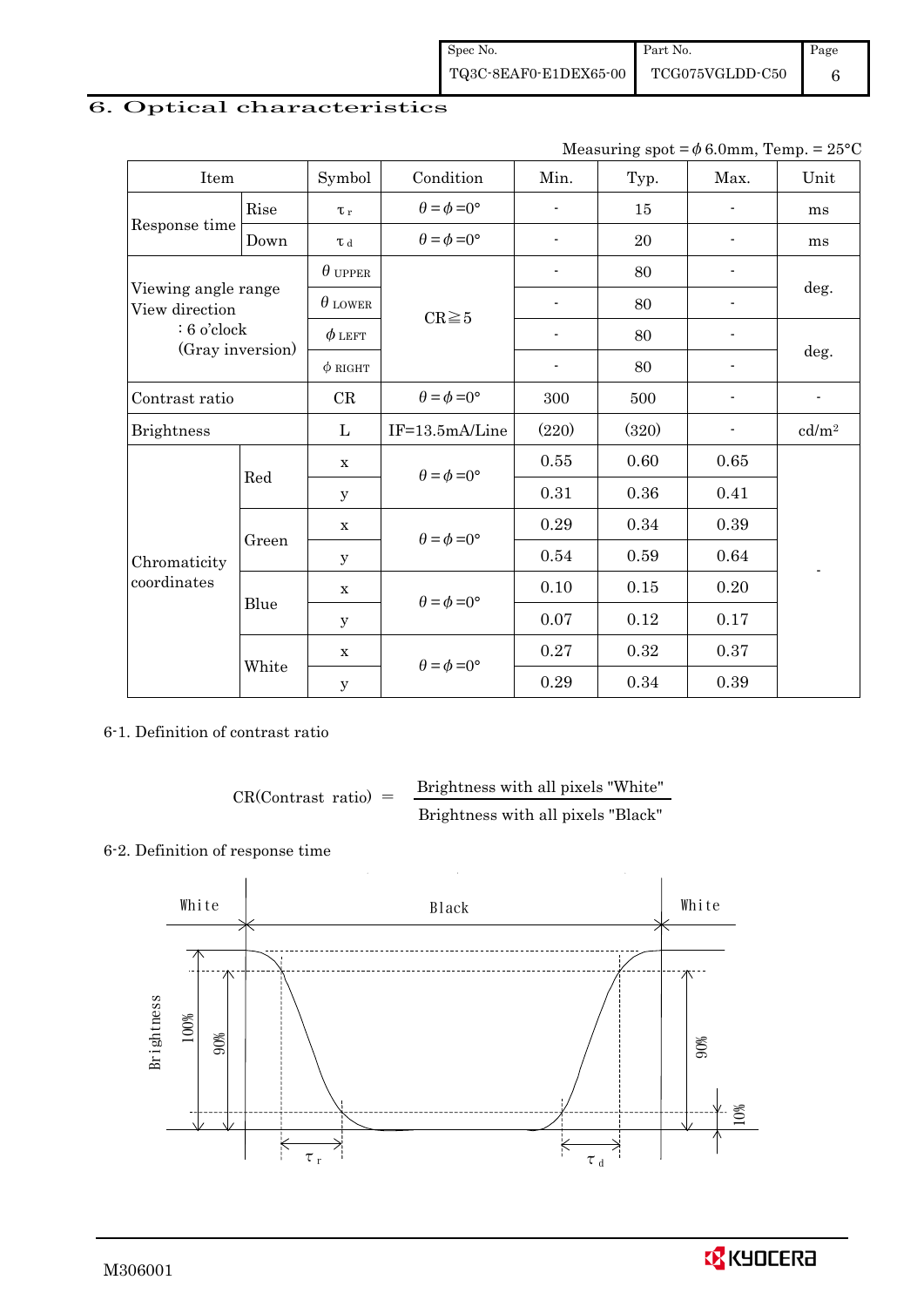

6-4. Brightness measuring points



- 1) Rating is defined on the average in the viewing area. (measured point  $1~$
- 2) Measured 30 minutes after the LED is powered on. (Ambient temp. = 25°C)

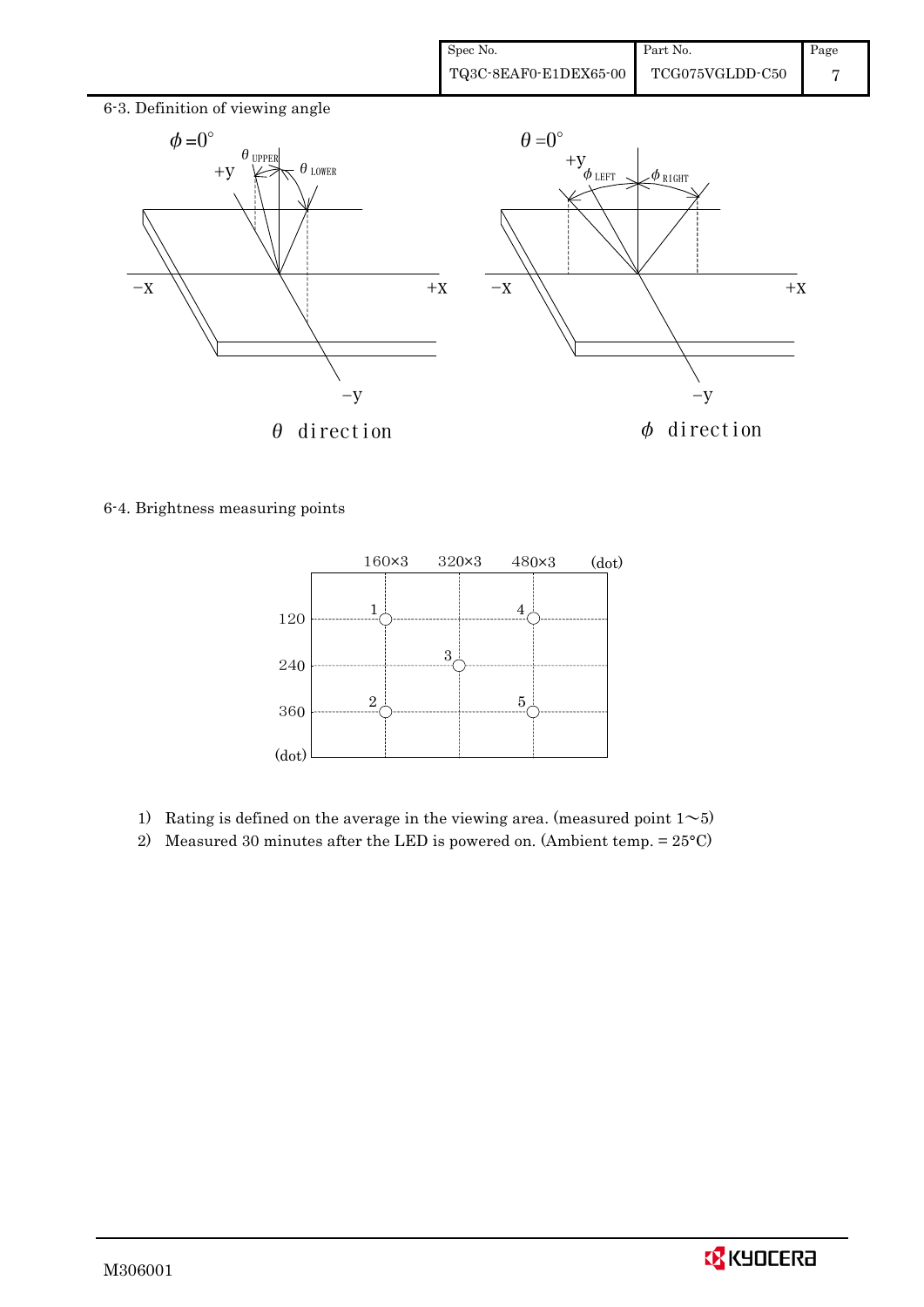## 7. Interface signals

| ı |  |  |  |  |  |
|---|--|--|--|--|--|
|---|--|--|--|--|--|

| No.              | Symbol                                                   | Description                                                                      | I/O                      | <b>Note</b> |
|------------------|----------------------------------------------------------|----------------------------------------------------------------------------------|--------------------------|-------------|
| 1                | <b>GND</b>                                               | <b>GND</b>                                                                       |                          |             |
| $\overline{2}$   | CK                                                       | Clock signal for sampling each data signal                                       | I                        |             |
| 3                | <b>H</b> sync                                            | Horizontal synchronous signal (negative)                                         | $\mathbf I$              |             |
| $\overline{4}$   | <b>V</b> <sub>SYNC</sub>                                 | Vertical synchronous signal (negative)                                           | $\mathbf I$              |             |
| $\bf 5$          | <b>GND</b>                                               | <b>GND</b>                                                                       |                          |             |
| 6                | R <sub>0</sub>                                           | RED data signal (LSB)                                                            | I                        |             |
| $\bf 7$          | R1                                                       | RED data signal                                                                  | I                        |             |
| 8                | R2                                                       | RED data signal                                                                  | $\rm I$                  |             |
| $\boldsymbol{9}$ | R3                                                       | RED data signal                                                                  | I                        |             |
| 10               | R <sub>4</sub>                                           | RED data signal                                                                  | I                        |             |
| 11               | R5                                                       | RED data signal (MSB)                                                            | $\mathbf I$              |             |
| 12               | <b>GND</b>                                               | <b>GND</b>                                                                       | $\blacksquare$           |             |
| 13               | G <sub>0</sub>                                           | GREEN data signal (LSB)                                                          | I                        |             |
| 14               | G1                                                       | GREEN data signal                                                                | $\rm I$                  |             |
| 15               | G <sub>2</sub>                                           | <b>GREEN</b> data signal                                                         | $\bf I$                  |             |
| 16               | G <sub>3</sub>                                           | GREEN data signal                                                                | $\mathbf I$              |             |
| 17               | G <sub>4</sub>                                           | GREEN data signal                                                                | $\mathbf I$              |             |
| 18               | G5                                                       | GREEN data signal (MSB)                                                          | I                        |             |
| 19               | <b>GND</b>                                               | <b>GND</b>                                                                       | $\overline{\phantom{a}}$ |             |
| 20               | B <sub>0</sub>                                           | BLUE data signal (LSB)                                                           | $\mathbf I$              |             |
| 21               | B1                                                       | BLUE data signal                                                                 | $\mathbf I$              |             |
| 22               | B <sub>2</sub>                                           | BLUE data signal                                                                 | $\mathbf I$              |             |
| 23               | B <sub>3</sub>                                           | BLUE data signal                                                                 | $\bf I$                  |             |
| 24               | B <sub>4</sub>                                           | BLUE data signal                                                                 | I                        |             |
| $25\,$           | B5                                                       | BLUE data signal (MSB)                                                           | $\rm I$                  |             |
| 26               | <b>GND</b>                                               | <b>GND</b>                                                                       |                          |             |
| 27               | <b>ENAB</b>                                              | Signal to settle the horizontal display position (positive)                      | $\bf I$                  | 1)          |
| 28               | $V_{DD}$                                                 | 3.3V power supply                                                                | $\overline{\phantom{a}}$ |             |
| 29               | $V_{DD}$                                                 | 3.3V power supply                                                                |                          |             |
| 30               | R/L                                                      | Horizontal display mode select signal<br>L: Normal, H: Left / Right reverse mode | I                        | 2)          |
| 31               | $\ensuremath{\mathrm{U}}\xspace/\ensuremath{\mathrm{D}}$ | Vertical display mode select signal<br>H: Normal, L: Up / Down reverse mode      | $\bf{I}$                 | 2)          |
| 32               | $\rm NC$                                                 | No connect                                                                       |                          |             |
| 33               | CA1                                                      | Cathode 1                                                                        | $\blacksquare$           |             |
| 34               | CA2                                                      | Cathode 2                                                                        | $\blacksquare$           |             |
| 35               | CA <sub>3</sub>                                          | Cathode 3                                                                        |                          |             |
| 36               | CA4                                                      | Cathode 4                                                                        |                          |             |
| 37               | AN1                                                      | Anode 1                                                                          | $\blacksquare$           |             |
| 38               | AN2                                                      | Anode 2                                                                          | $\overline{\phantom{a}}$ |             |
| 39               | AN <sub>3</sub>                                          | Anode 3                                                                          | $\overline{\phantom{a}}$ |             |
| $40\,$           | AN4                                                      | Anode 4                                                                          |                          |             |

 ${\rm LCD~connector} ~~:~{\rm IMSA\text{-}9681S\text{-}40A\text{-}GF}~~({\rm IRISO})$ Recommended matching FFC or FPC : 0.5mm pitch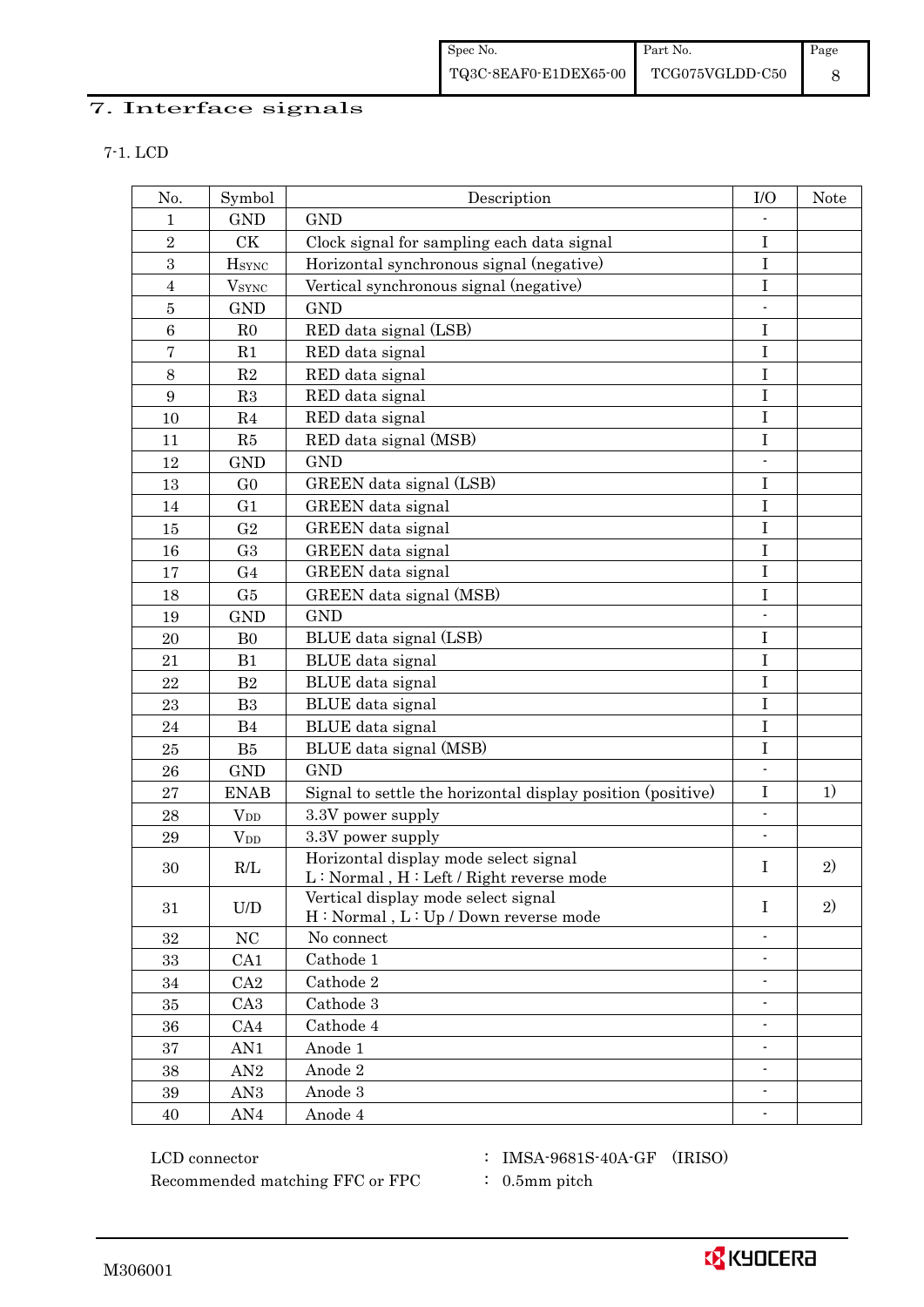| Spec No.              | Part No.        | Page |
|-----------------------|-----------------|------|
| TQ3C-8EAF0-E1DEX65-00 | TCG075VGLDD-C50 |      |

 1) The horizontal display start timing is settled in accordance with a rising timing of ENAB signal. In case ENAB is fixed "Low", the horizontal start timing is determined. Don't keep ENAB "High" during operation.



### 7-2. Touch panel

2)

| No.            | Symbol | Description      |
|----------------|--------|------------------|
|                | yU     | y-Upper terminal |
| $\overline{2}$ | xL     | x-Left terminal  |
| 3              | yL     | y-Lower terminal |
|                | xR     | x-Right terminal |

| Touch panel side connector     | $\therefore$ 1.25 mm pitch          |        |
|--------------------------------|-------------------------------------|--------|
| Recommended matching connector | $: 04FFS-SP-GB-TF(LF)(SN)$<br>(JST) |        |
|                                | $: 00-8370-049-000-888+$            | (ELCO) |

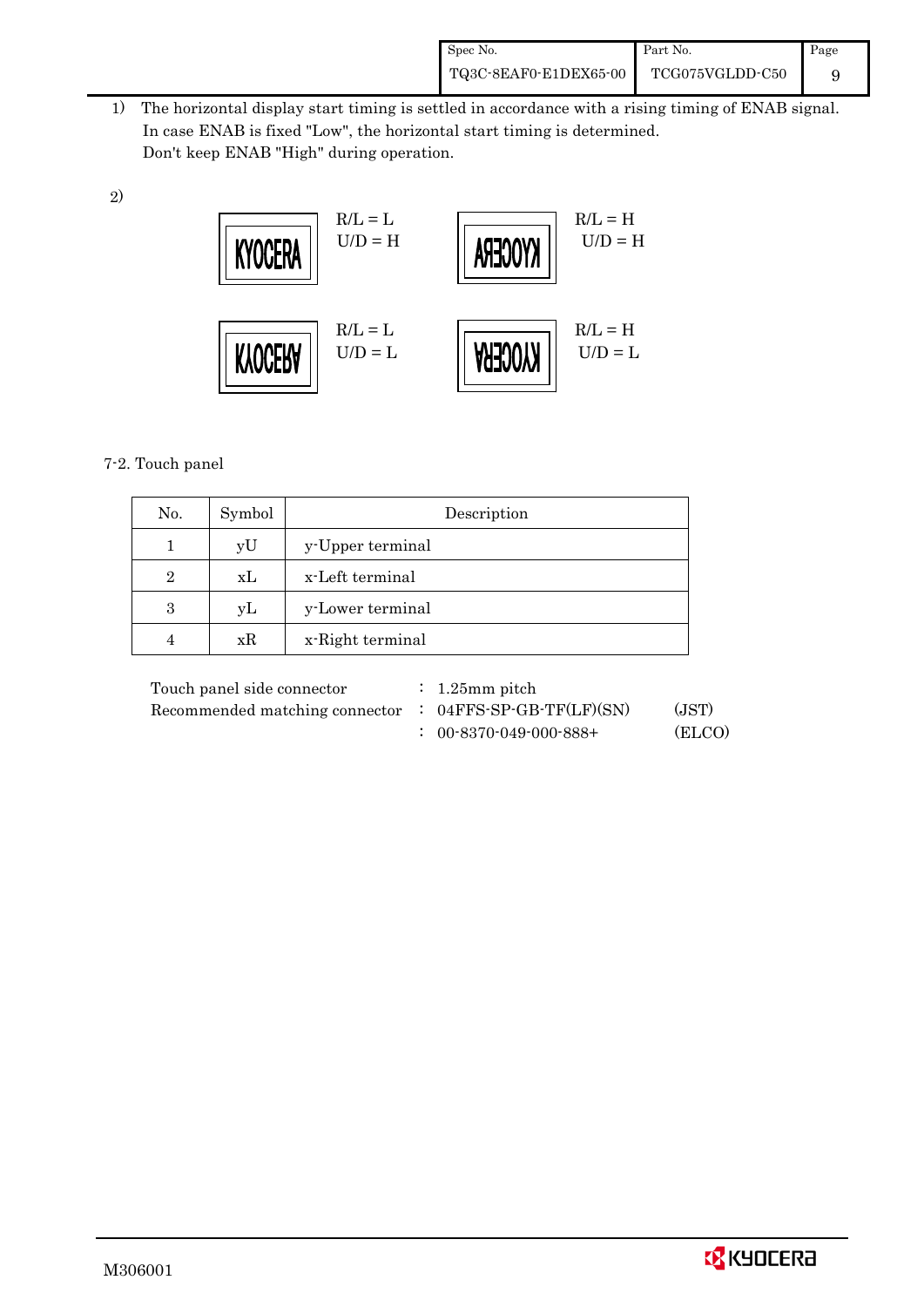## 8. Input timing characteristics

# Item Symbol Min Typ Max Unit Note Frequency  $1/Tc$   $22.66$   $25.18$   $27.69$  MHz Clock Duty ratio  $\vert$  Tch/Tc  $\vert$  40  $\vert$  50  $\vert$  60  $\vert$  % Set up time Tds 5 - - ns Data Hold time Tdh 10 - - ns  $30.0$   $31.8$   $\mu s$ Cycle TH Horizontal sync. Cycle TH 770 800 850 clock signal Pulse width  $THp \mid 2 \mid 96 \mid 200 \mid clock$ Cycle TV 515 525 560 line Vertical sync. signal Pulse width TVp 2 - 34 line Horizontal display period THd 640 640 clock Hsync,-Clock phase difference  $\vert$  THc  $\vert$  10  $\vert$  - Tc-10  $\vert$  ns Hsync-Vsync. phase difference  $\vert$  TVh  $\vert$  2Tc  $\vert$  - TH-THp-1 ns Vertical sync. signal start position  $\begin{array}{|c|c|c|c|c|c|c|c|c|} \hline \text{V} & \text{TVs} & 34 & & \text{line} \ \hline \end{array}$ Vertical display period  $\overline{V}$  TVd  $\overline{480}$  line

### 8-1. Timing characteristics

1) In case of lower frequency, the deterioration of the display quality, flicker etc., may occur.

### 8-2. Horizontal display position

| Item                                               |             | Symbol         | Min | Typ | Max     | Unit  | Note |
|----------------------------------------------------|-------------|----------------|-----|-----|---------|-------|------|
|                                                    | Set up time | $\mathrm{Tes}$ | đ   |     | $Tc-10$ | ns    |      |
| Enable signal                                      | Pulse width | Tep            | 2   | 640 | TH-10   | clock |      |
| H <sub>SYNC</sub> - Enable signal phase difference |             | The            | 44  |     | TH-664  | clock |      |

1) When ENAB is fixed at "Low", the display starts from the data of C104(clock) as shown in 8-5.

2) The horizontal display position is determined by ENAB signal.

### 8-3. Vertical display position

- 1) The vertical display position (TVs) is 34th line.
- 2) ENAB signal is independent of vertical display position.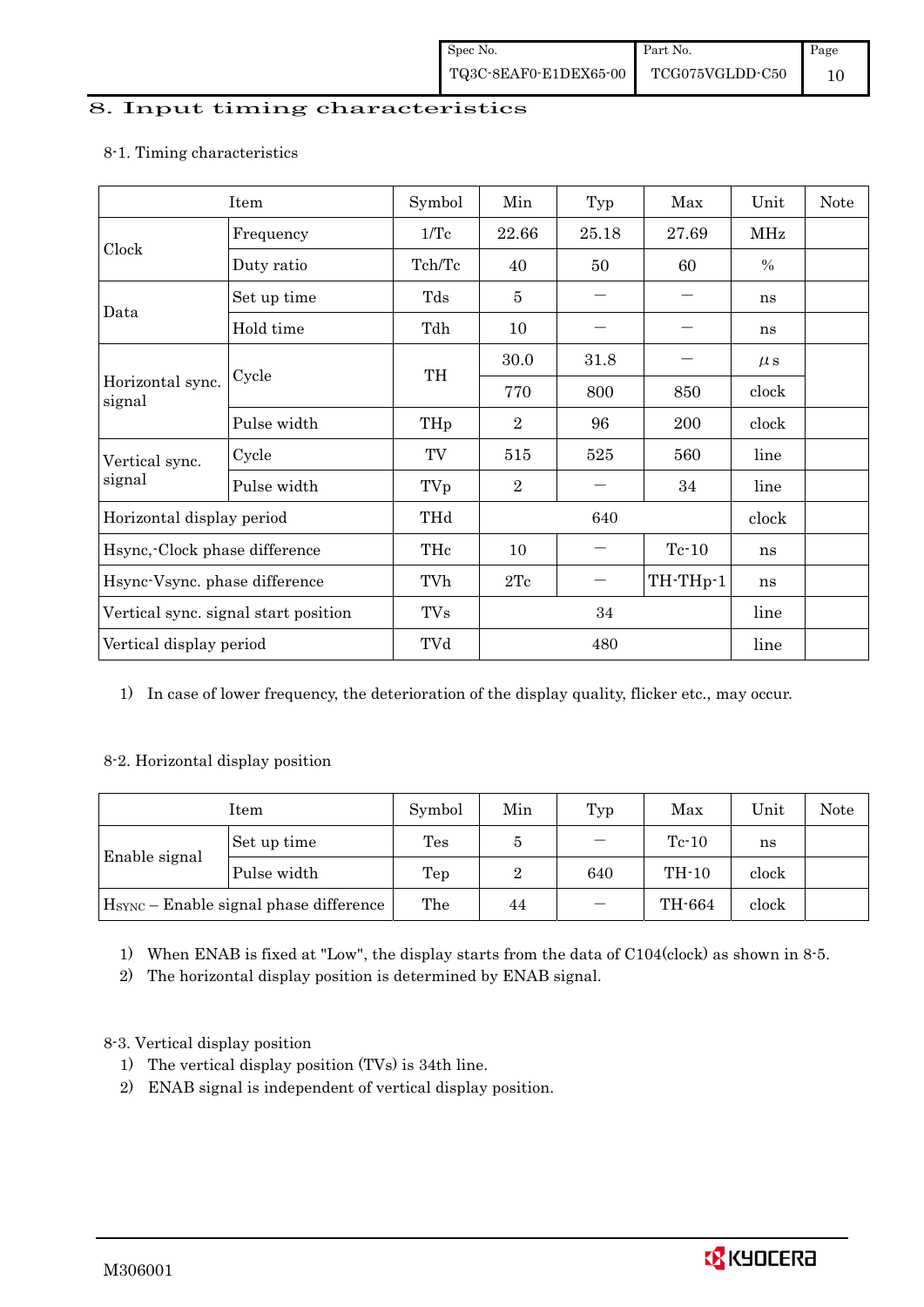8-4. Input Data Signals and Display position on the screen



### 8-5. Input timing characteristics



- 1) When ENAB is fixed at "Low", the display starts from the data of C104(Clock).
- 2) The vertical display position(TVs) is fixed at 34th line.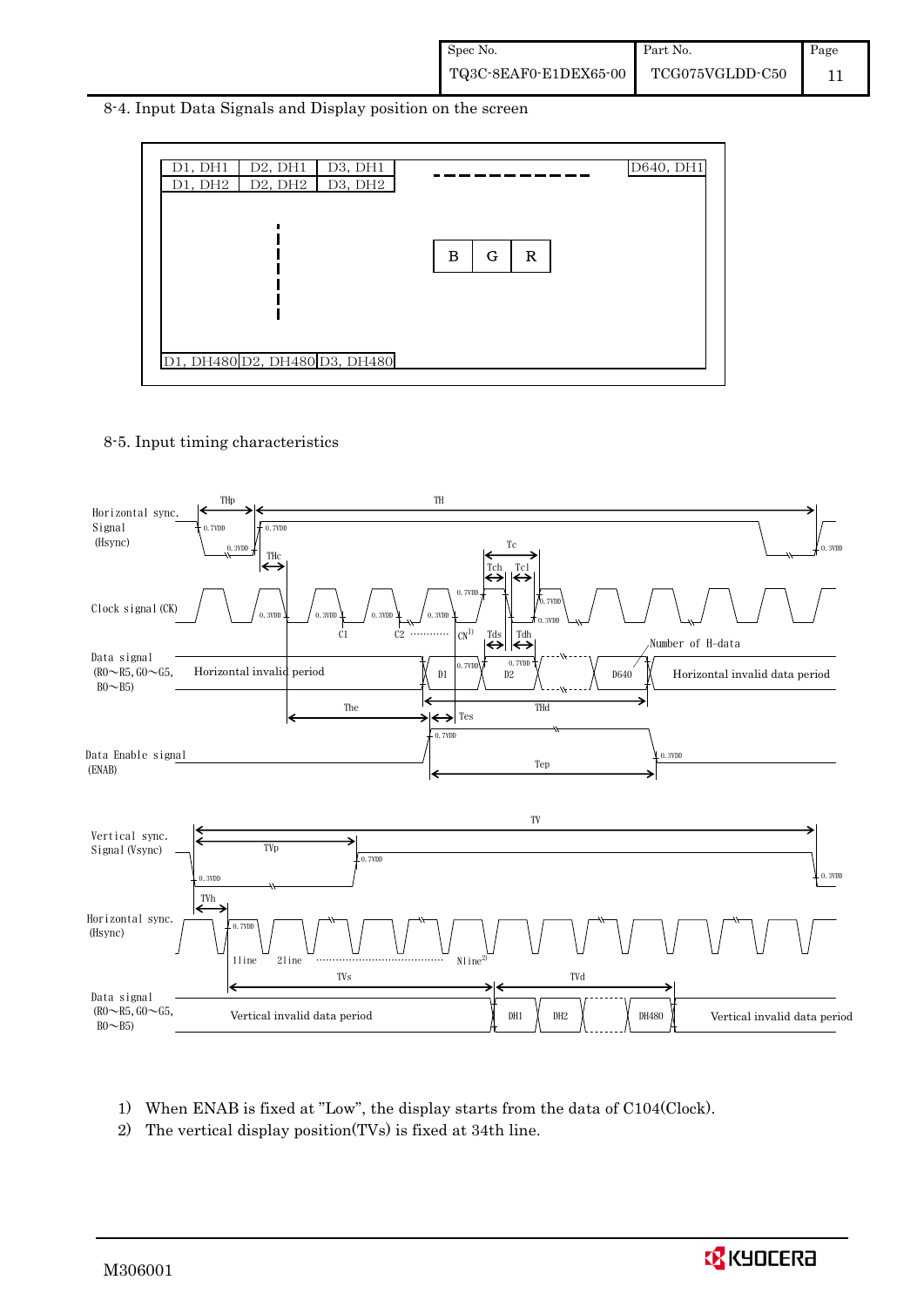### 9. Backlight characteristics

| Item                |         | Symbol | Min.                     | Typ.   | Max.           | Unit | <b>Note</b>                    |
|---------------------|---------|--------|--------------------------|--------|----------------|------|--------------------------------|
| Forward current     |         | IF     | $\overline{\phantom{0}}$ | (13.5) | $\blacksquare$ | mA   | $Ta = 20 \sim 70$ °C           |
| Forward voltage     | 1)      |        |                          | (28.5) | (30.3)         |      | IF=13.5mA, Ta= $-20^{\circ}$ C |
|                     |         | VF     |                          | (27.5) | (29.3)         |      | IF=13.5mA, Ta= $25^{\circ}$ C  |
|                     |         |        |                          | (26.9) | (28.7)         |      | IF=13.5mA, Ta= $70^{\circ}$ C  |
| Operating life time | (2), 3) | T      |                          | 50,000 | $\blacksquare$ | h    | IF=13.5mA, Ta= $25^{\circ}$ C  |

1) For each "AN-CA"

2) When brightness decrease 50% of minimum brightness. The average life of a LED will decrease when the LCD is operating at higher temperatures.

- 3) Life time is estimated data.(Condition : IF=13.5mA, Ta=25℃ in chamber).
- 4) An input current below 5.0mA may reduce the brightness uniformity of the LED backlight. This is because the amount of light from each LED chip is different. Therefore, please evaluate carefully before finalizing the input current.

## 10. Design guidance for analog touch panel

10-1. Electrical (In customer's design, please remember the following considerations.)

- 1) Do not use the current regulated circuit.
- 2) Keep the current limit with top and bottom layer. (Please refer to "Electrical absolute maximum ratings" for details.)
- 3) Analog touch panel can not sense two points touching separately.
- 4) A contact resistance is appeared at the touch point between top and bottom layer. After this resistance has stable read of the touch panel position data.
- 5) Because noise of inverter or peripheral circuits may interfere signal of touch panel itself it is necessary to design carefully in advance to avoid these noise problem.

### 10-2. Software

- 1) Do the "User Calibration".
- 2) "User Calibration" may be needed with long term using. Include "User Calibration" menu in your software.
- 3) When drawing a line with a stylus, there may be a slight discontinuity when the stylus passes over a spacer-dot. If necessary, please provide a compensation feature within your software.

10-3. Mounting on display and housing bezel

- 1) Do not use an adhesive tape to bond it on the front of touch panel and hang it to the housing bezel.
- 2) This touch panel has an airtight but not watertight structure. Please not to use it for the applications requiring watertight or under the environments occurred condensation. If it is expected to be exposed to the environments that vapor, moisture or other liquids may seep inside a bezel, please be sure to take some measurements for drip-proof or waterproof by using sealing materials on the bezel.
- 3) Please mount the touch panel so that it does not move or slide relative to the LCD, even when vibration or shock is applied and even when high humidity or high temperature may weaken the mounting adhesive.

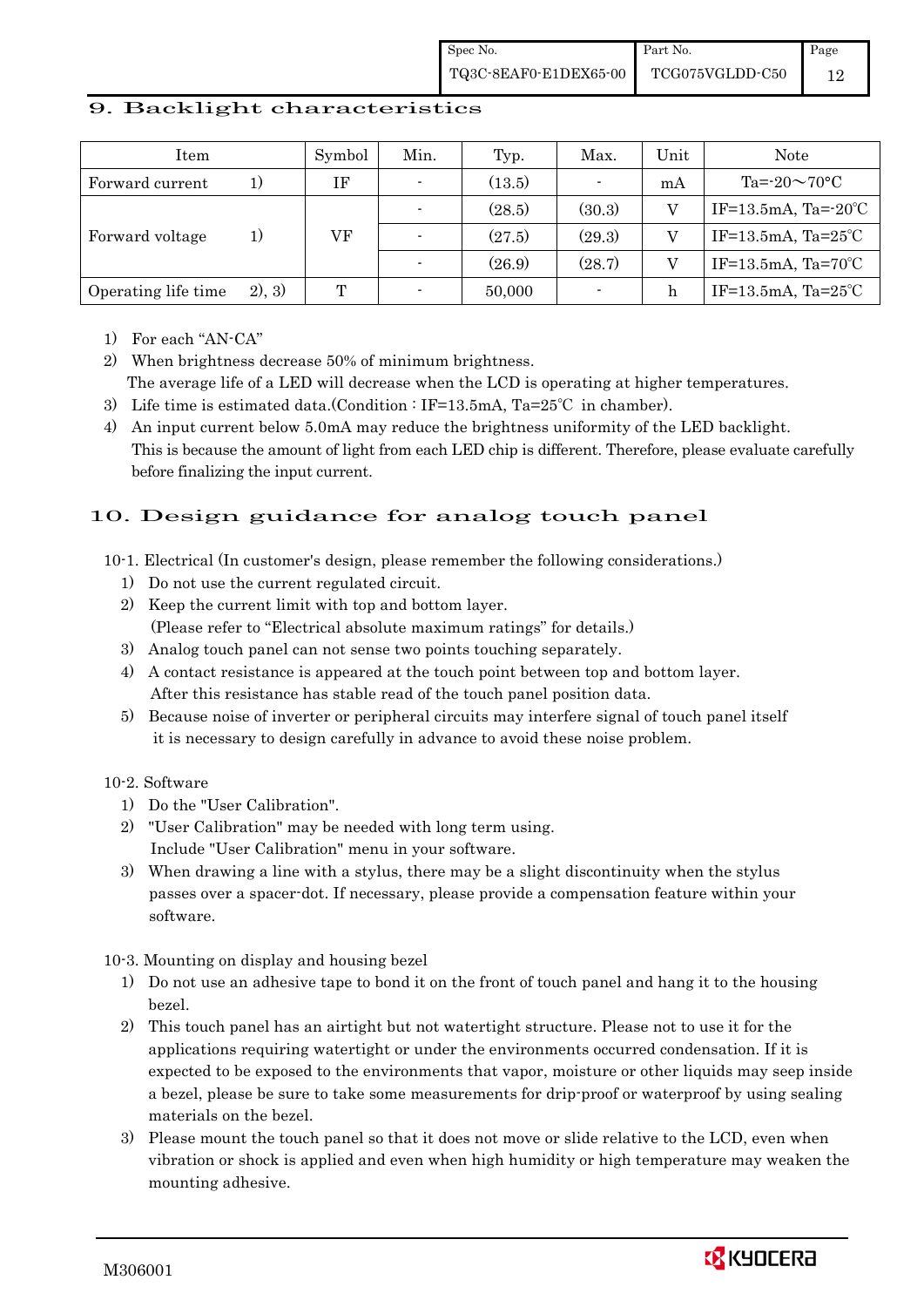### 11. Lot number identification

The lot number shall be indicated on the back of the backlight case of each LCD.

TCG075VGLDD-C50 - ŌŌ - ŌŌ - Ō MADE IN ŌŌŌŌŌ  $\downarrow \downarrow \quad \downarrow \quad \downarrow \qquad \qquad \downarrow$  $1 \ 2 \ 3 \ 4$  5

- No1. No5. above indicate
	- 1. Year code
		- 2. Month code
		- 3. Date
		- 4. Version Number
	- 5. Country of origin (Japan or China)

| Year       | 2010 | 2011 | 2012 | 2013 | 2014 | 2015 |
|------------|------|------|------|------|------|------|
| $\rm Code$ |      |      |      |      |      |      |

| Month | Jan. | Feb. | Mar. | Apr. | May | Jun. |
|-------|------|------|------|------|-----|------|
| Code  |      |      |      |      |     |      |

| Month      | Jul. | Aug. | Sep. | Oct. | Nov. | $\operatorname{Dec.}$ |
|------------|------|------|------|------|------|-----------------------|
| $\rm Code$ |      |      |      | ∡⊾   |      |                       |

### 12. Warranty

#### 12-1. Incoming inspection

Please inspect the LCD within one month after your receipt.

#### 12-2. Production warranty

 Kyocera warrants its LCD's for a period of 12 months from the ship date. Kyocera shall, by mutual agreement, replace or re-work defective LCD's that are shown to be Kyocera's responsibility.

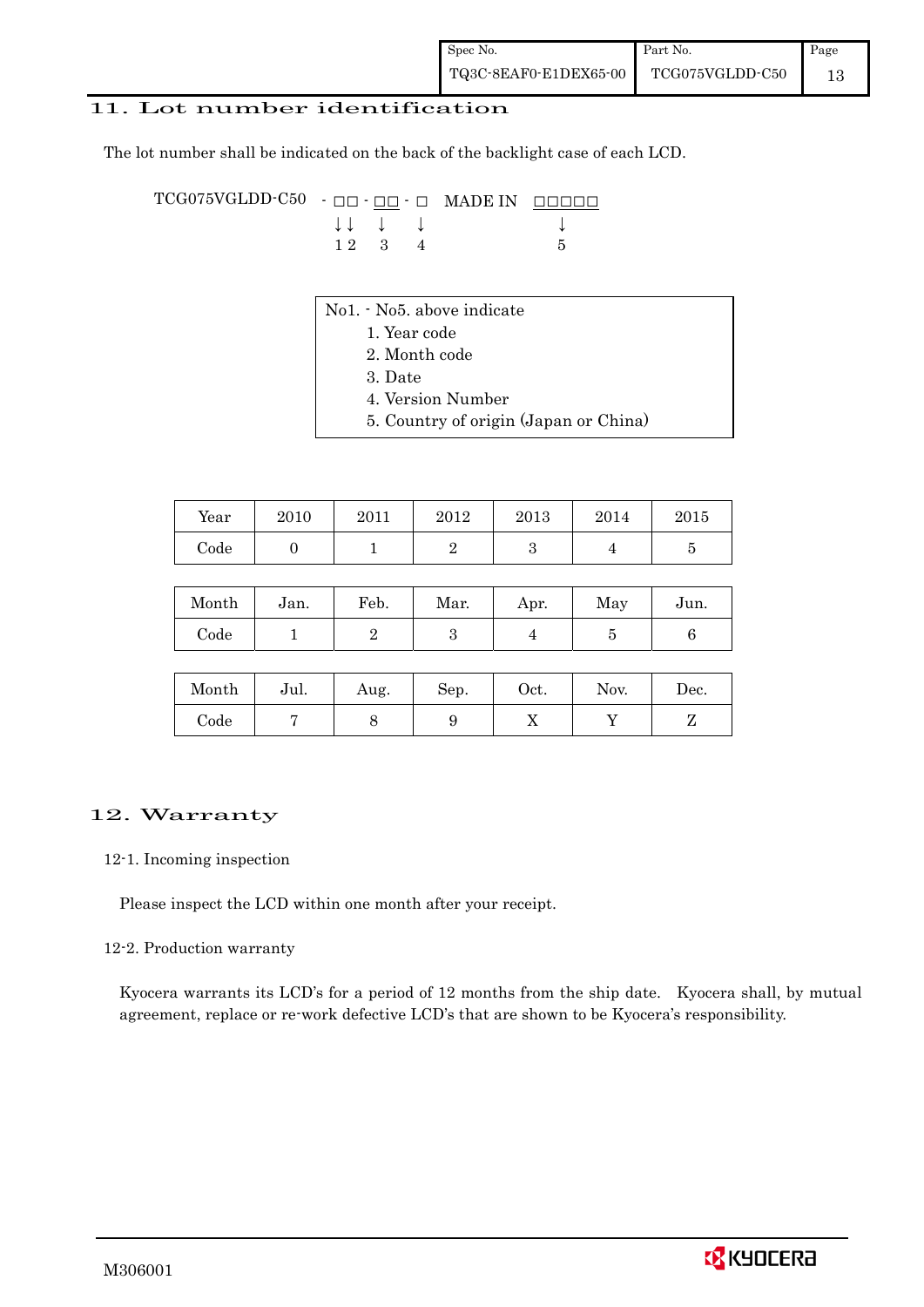### 13. Precautions for use

- 13-1. Installation of the LCD
- 1) The LCD shall be installed so that there is no pressure on the LSI chips.
- 2) The LCD shall be installed flat, without twisting or bending.
- 3) Please design the housing window so that its edges are between the active area and the effective area of the LCD screen.

Must maintain a gap between inside of bezel and touch panel to avoid malfunction or electrode damage of touch panel.

4) A transparent protection sheet is attached to the touch panel. Please remove the protection film slowly before use, paying attention to static electricity.

13-2. Static electricity

- 1) Since CMOS ICs are mounted directly onto the LCD glass, protection from static electricity is required.
- 2) Workers should use body grounding. Operator should wear ground straps.

13-3. LCD operation

1) The LCD shall be operated within the limits specified. Operation at values outside of these limits may shorten life, and/or harm display images.

13-4. Storage

- 1) The LCD shall be stored within the temperature and humidity limits specified. Store in a dark area, and protect the LCD from direct sunlight or fluorescent light.
- 2) Always store the LCD so that it is free from external pressure onto it.

13-5. Usage

- 1) DO NOT store in a high humidity environment for extended periods. Polarizer degradation bubbles, and/or peeling off of the polarizer may result.
- 2) Do not push or rub the touch panel's surface with hard to sharp objects such as knives, or the touch panel may be scratched.
- 3) When the touch panel is dirty, gently wipe the surface with a soft cloth, sometimes moistened by mild detergent or alcohol. If a hazardous chemical is dropped on the touch panel by mistake, wipe it off right away to prevent human contact.
- 4) The touch panel is made of glass. It may break when dropped, or vibrated excessively. Usually there is a film on the surface of the glass which would prevent broken glass from scattering, but nevertheless handle it carefully during assembly and treat it gently during use.
- 5) Touch panel edges are sharp, so they have a possibility of cutting your body, for example your finger. Handle the touch panel with enough care to prevent cuts. When you hold the touch panel, put on the protector, for example the gloves which have a strength enough to stand sharpness of touch panel edges.
- 6) Always keep the LCD free from condensation during testing. Condensation may permanently spot or stain the polarizer.
- 7) Do not disassemble LCD because it will result in damage.
- 8) This Kyocera LCD has been specifically designed for use in general electronic devices, but not for use in a special environment such as usage in an active gas. Hence, when the LCD is supposed to be used in a special environment, evaluate the LCD thoroughly beforehand and do not expose the LCD to chemicals such as an active gas.
- 9) Please do not use solid-base image pattern for long hours because a temporary afterimage may appear. We recommend using screen saver etc. in cases where a solid-base image pattern must be used.
- 9) Liquid crystal may leak when the LCD is broken. Be careful not to let the fluid go into your eyes and mouth. In the case the fluid touches your body; rinse it off right away with water and soap.

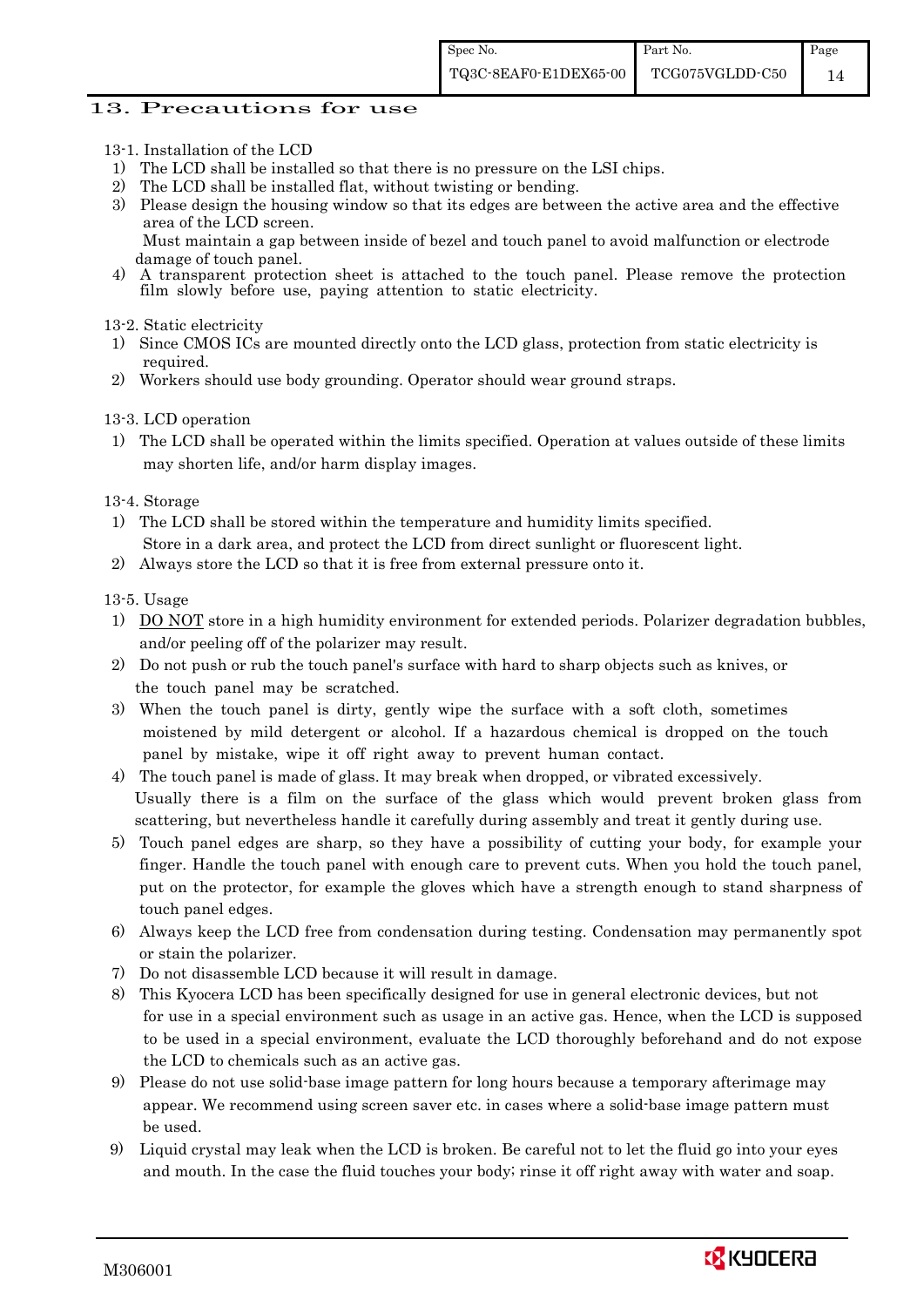### 14. Reliability test data

| Test item                            | Test condition                                                                                                  | Test time   | Judgement                                                                                                                                               |                                                                     |  |
|--------------------------------------|-----------------------------------------------------------------------------------------------------------------|-------------|---------------------------------------------------------------------------------------------------------------------------------------------------------|---------------------------------------------------------------------|--|
| High temp.<br>atmosphere             | $80^{\circ}$ C                                                                                                  | 240h        | Display function<br>Display quality<br>Current consumption                                                                                              | : No defect<br>: No defect<br>: No defect                           |  |
| Low temp.<br>atmosphere              | $-30^{\circ}$ C                                                                                                 | 240h        | Display function<br>Display quality<br>Current consumption                                                                                              | : No defect<br>: No defect<br>: No defect                           |  |
| High temp.<br>humidity<br>atmosphere | $40^{\circ}$ C 90% RH                                                                                           | 240h        | Display function<br>Display quality<br>Current consumption                                                                                              | : No defect<br>: No defect<br>: No defect                           |  |
| Temp. cycle                          | $-30$ °C<br>0.5 <sub>h</sub><br>R.T.<br>0.5 <sub>h</sub><br>80°C<br>0.5 <sub>h</sub>                            | 10cycles    | Display function<br>Display quality<br>Current consumption                                                                                              | : No defect<br>: No defect<br>: No defect                           |  |
| High temp.<br>operation              | 70°C                                                                                                            | 500h        | Display function<br>Display quality<br>Current consumption                                                                                              | $: No$ defect<br>: No defect<br>: No defect                         |  |
| Point<br>Activation<br>1)            | Silicon rubber,<br>$Tip: R = (TBD)$<br>Hardness (TBD)°<br>Hitting force (TBD)N<br>Hitting speed (TBD)<br>time/s | (TBD)       | Touch panel function<br>Terminal resistance<br>Linearity<br><b>Actuation Force</b><br>No appearance defect which affects touch panel<br>function.<br>2) | : No defect<br>: No defect<br>: No defect<br>$\therefore$ No defect |  |
| Sliding<br>1)                        | Polyacetal resin,<br>$Tip : R = (TBD)$<br>Load (TBD)N<br>Input length (TBD)mm<br>Input speed<br>$(TBD)$ mm/s    | (TBD)<br>3) | Touch panel function<br>Terminal resistance<br>Linearity<br><b>Actuation Force</b><br>No appearance defect which affects touch panel<br>function.<br>2) | : No defect<br>: No defect<br>: No defect<br>: No defect            |  |

1) Test in active area.

- 2) Dents, blurs and marks on surface film: neglected.
- 3) 10mm sliding (back and forth) counts as 2 times.
- 4) Temp. cycle test (Heat shock included): the LCD shall be tested after leaving it stabilize at room temperature for 2 hours after the last cycle.
- 5) An operational test was performed after the following conditions. First, the touch panel was left for a certain time under 5V voltages applied (without touch), Then it was left at room temperature (No VDC applied) for 2 hours.
- 6) Each test item uses a test LCD only once. The tested LCD is not used in any other tests.
- 7) The LCD is tested in circumstances in which there is no condensation.
- 8) The reliability test is not an out-going inspection.
- 9) The result of the reliability test is for your reference purpose only. The reliability test is conducted only to examine the LCD's capability.

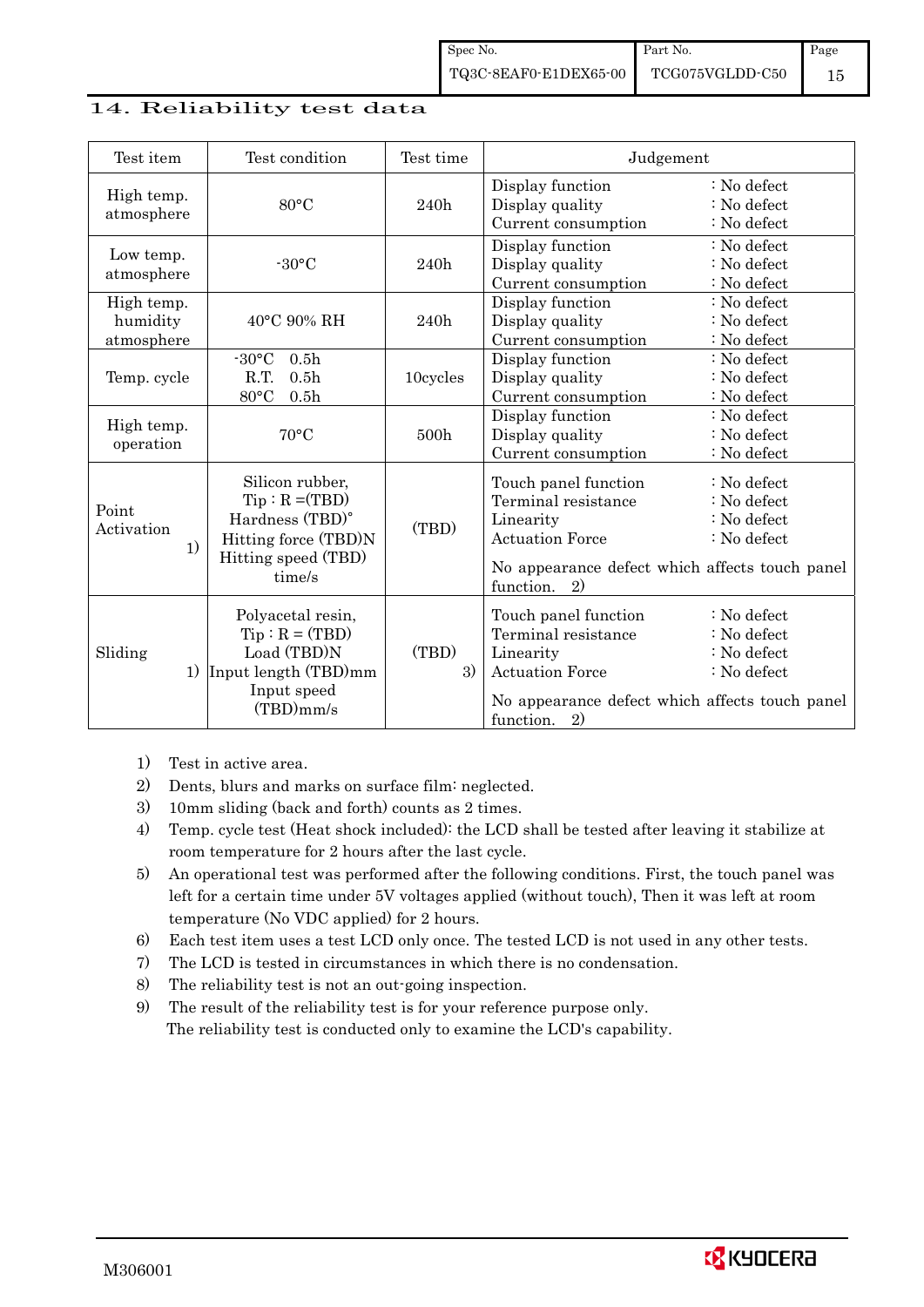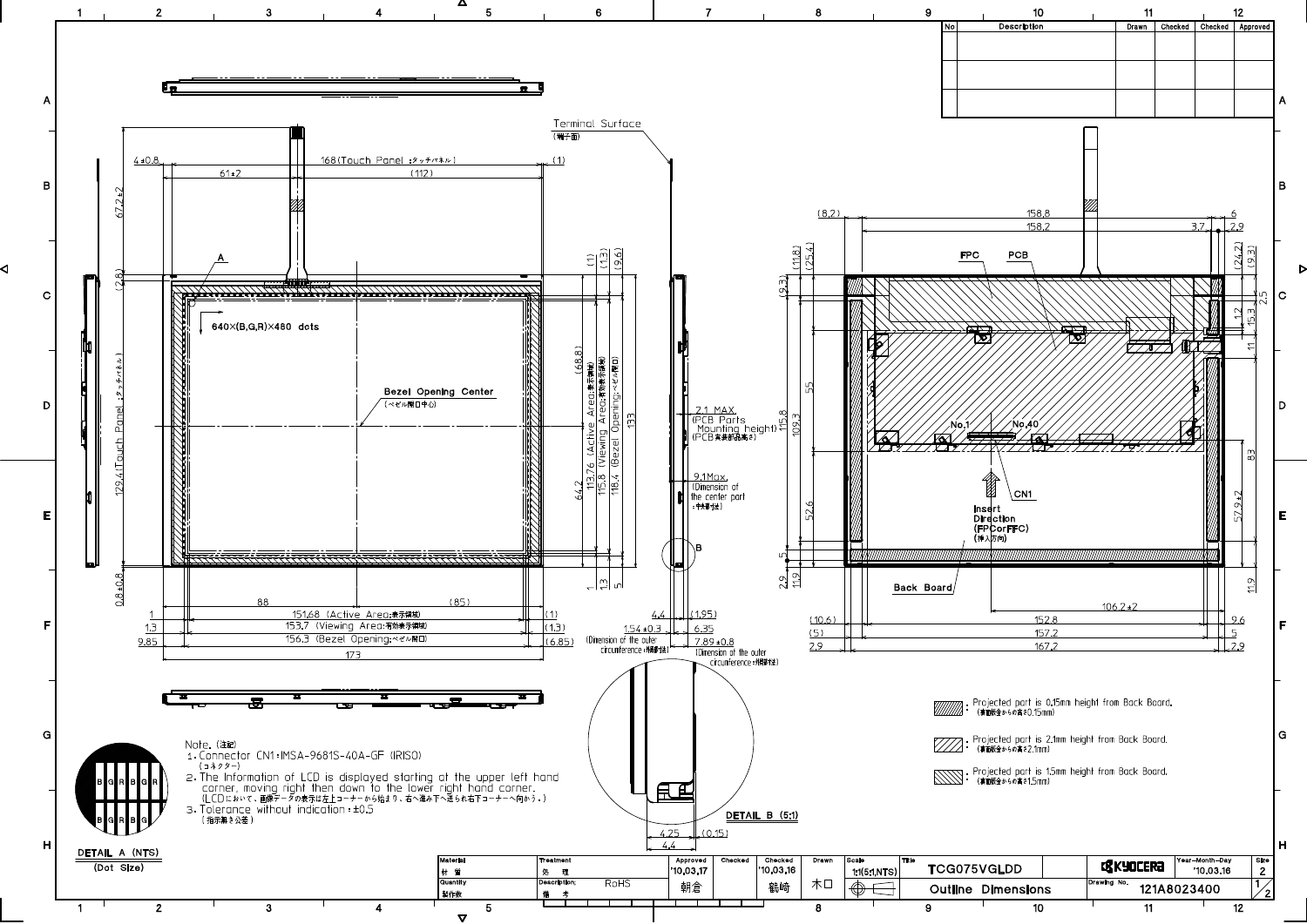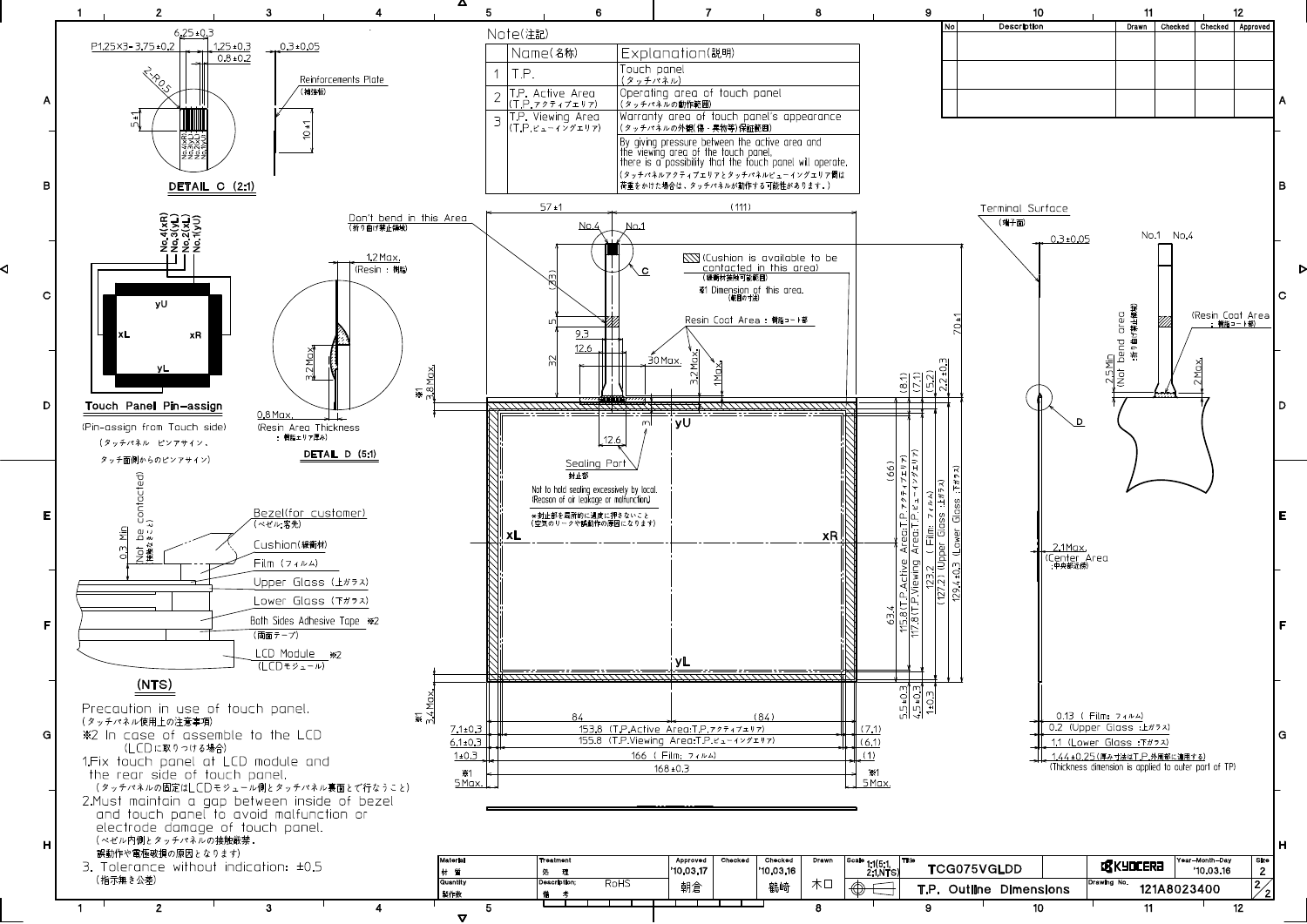| Spec No. | TQ3C-8EAF0-E2DEX65-00 |
|----------|-----------------------|
| Date     | June 65, 2010         |

# KYOCERA INSPECTION STANDARD

# TYPE : TCG075VGLDD-C50

 KYOCERA CORPORATION KAGOSHIMA HAYATO PLANT LCD DIVISION

| Original      |              | Designed by $:$ Engineering dept. | Confirmed by $:QA$ dept.                 |         |          |
|---------------|--------------|-----------------------------------|------------------------------------------|---------|----------|
| Issue Date    | Prepared     | Checked                           | Approved                                 | Checked | Approved |
| June 28, 2010 | $S.$ Maezuru | nL                                | Jamazaki M.Fujitani Iklaman <sup>2</sup> |         |          |

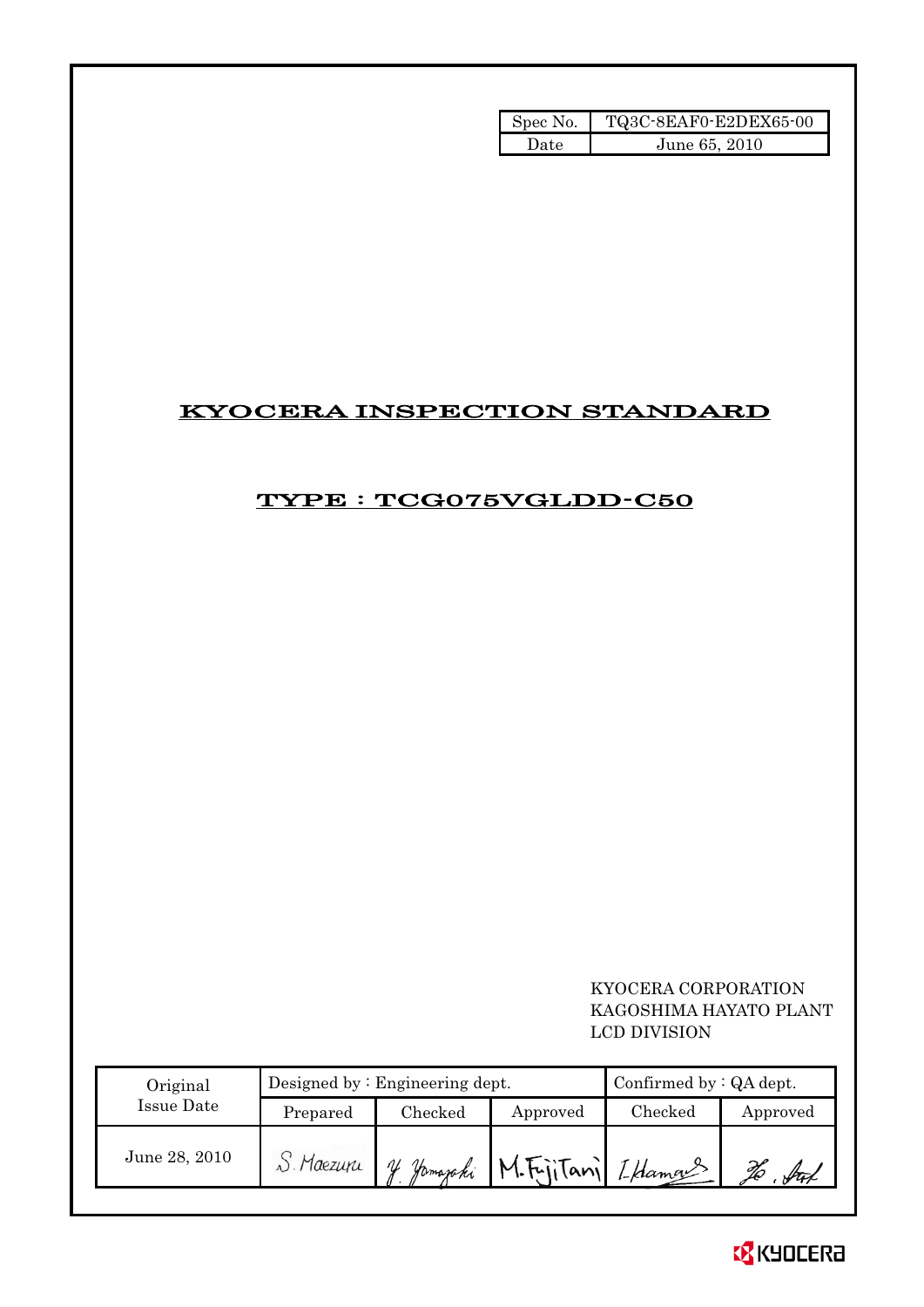| Spec No.              | Part No.        | Page |
|-----------------------|-----------------|------|
| TQ3C-8EAF0-E2DEX65-00 | TCG075VGLDD-C50 |      |

|         |             |          | Revision record                 |                        |                          |          |
|---------|-------------|----------|---------------------------------|------------------------|--------------------------|----------|
|         |             |          | Designed by : Engineering dept. |                        | Confirmed by $:QA$ dept. |          |
|         | $\rm{Date}$ | Prepared | Checked                         | ${\Large\bf Approved}$ | $\rm Checked$            | Approved |
|         |             |          |                                 |                        |                          |          |
|         |             |          |                                 |                        |                          |          |
| Rev.No. | $\rm{Date}$ | Page     |                                 | Descriptions           |                          |          |
|         |             |          |                                 |                        |                          |          |
|         |             |          |                                 |                        |                          |          |
|         |             |          |                                 |                        |                          |          |
|         |             |          |                                 |                        |                          |          |
|         |             |          |                                 |                        |                          |          |
|         |             |          |                                 |                        |                          |          |
|         |             |          |                                 |                        |                          |          |
|         |             |          |                                 |                        |                          |          |
|         |             |          |                                 |                        |                          |          |
|         |             |          |                                 |                        |                          |          |
|         |             |          |                                 |                        |                          |          |
|         |             |          |                                 |                        |                          |          |
|         |             |          |                                 |                        |                          |          |
|         |             |          |                                 |                        |                          |          |
|         |             |          |                                 |                        |                          |          |
|         |             |          |                                 |                        |                          |          |
|         |             |          |                                 |                        |                          |          |
|         |             |          |                                 |                        |                          |          |
|         |             |          |                                 |                        |                          |          |
|         |             |          |                                 |                        |                          |          |
|         |             |          |                                 |                        |                          |          |
|         |             |          |                                 |                        |                          |          |
|         |             |          |                                 |                        |                          |          |
|         |             |          |                                 |                        |                          |          |
|         |             |          |                                 |                        |                          |          |
|         |             |          |                                 |                        |                          |          |
|         |             |          |                                 |                        |                          |          |
|         |             |          |                                 |                        |                          |          |
|         |             |          |                                 |                        |                          |          |
|         |             |          |                                 |                        |                          |          |
|         |             |          |                                 |                        |                          |          |
|         |             |          |                                 |                        |                          |          |
|         |             |          |                                 |                        |                          |          |
|         |             |          |                                 |                        |                          |          |
|         |             |          |                                 |                        |                          |          |
|         |             |          |                                 |                        |                          |          |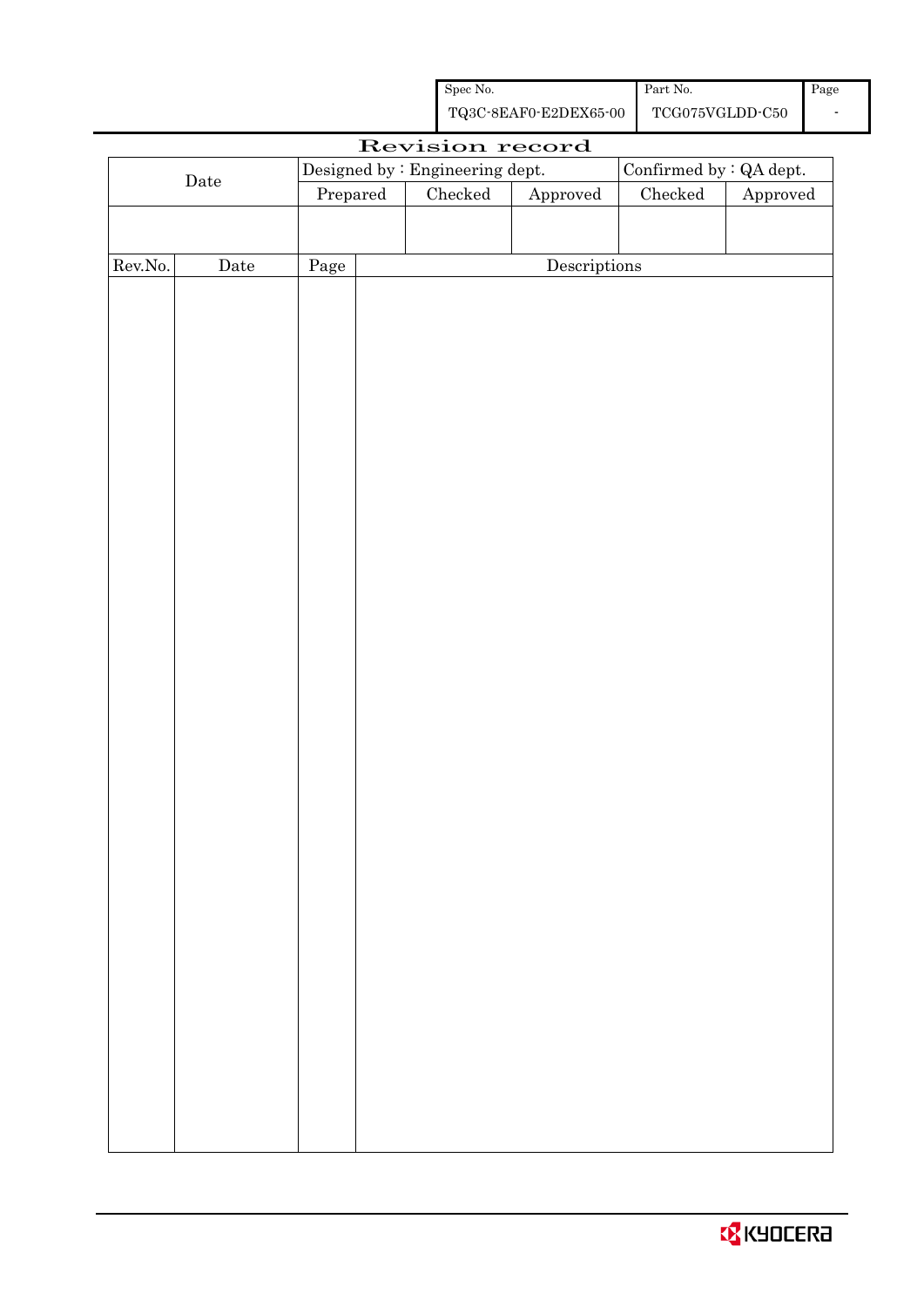| 1) Note         |             |                           |                                                                                        |
|-----------------|-------------|---------------------------|----------------------------------------------------------------------------------------|
|                 |             |                           | Note                                                                                   |
| General         | 1.          |                           | Customer identified anomalies not defined within this inspection standard shall be     |
|                 |             |                           | reviewed by Kyocera, and an additional standard shall be determined by mutual          |
|                 | consent.    |                           |                                                                                        |
|                 | 2.          |                           | This inspection standard about the image quality shall be applied to any defect within |
|                 |             |                           | the act ive area and shall not be applicable to outside of the area.                   |
|                 | 3.          | Inspection conditions     |                                                                                        |
|                 | Luminance   |                           | : 500 Lux min.                                                                         |
|                 |             | Inspection distance       | $\div$ 300 mm.                                                                         |
|                 | Temperature |                           | : 25 $\pm$ 5°C                                                                         |
|                 | Direction   |                           | : Directly above                                                                       |
| Definition of   | Dot defect  | Bright dot defect         | The dot is constantly "on" when power applied to the                                   |
| inspection item |             |                           | LCD, even when all "Black" data sent to the screen.                                    |
|                 |             |                           | Inspection tool: 5% Transparency neutral density filter.                               |
|                 |             |                           | Count dot: If the dot is visible through the filter.                                   |
|                 |             |                           | Don't count dot: If the dot is not visible through the                                 |
|                 |             |                           | filter.                                                                                |
|                 |             |                           | в<br>R<br>в<br>G                                                                       |
|                 |             |                           | RGBRGBRGB<br>dot defect                                                                |
|                 |             |                           | $R$ G $B$ R $G$ B $R$ G $B$                                                            |
|                 |             | Black dot defect          | The dot is constantly "off" when power applied to the                                  |
|                 |             |                           | LCD, even when all "White" data sent to the screen.                                    |
|                 |             | Adjacent dot              | Adjacent dot defect is defined as two or more bright dot                               |
|                 |             |                           | defects or black dot defects.                                                          |
|                 |             |                           |                                                                                        |
|                 |             |                           | RGBRGBRG                                                                               |
|                 |             |                           | RGBRGBRGB<br>dot defect                                                                |
|                 |             |                           | RGBRGBR<br>G                                                                           |
|                 | External    | Bubble, Scratch,          | Visible operating (all pixels "Black" or "White") and non                              |
|                 | inspection  | Foreign particle          | operating.                                                                             |
|                 |             | (Polarizer, Cell,         |                                                                                        |
|                 |             | Backlight)                |                                                                                        |
|                 |             | Appearance                | Does not satisfy the value at the spec.                                                |
|                 |             | inspection                |                                                                                        |
|                 | Others      | CFL wire                  | Damaged to the CFL wires connector, pin, functional                                    |
|                 |             |                           | failure or appearance failure.                                                         |
|                 | Definition  | Definition of circle size | Definition of linear size                                                              |
|                 | of size     |                           |                                                                                        |
|                 |             |                           |                                                                                        |
|                 |             |                           |                                                                                        |
|                 |             |                           |                                                                                        |
|                 |             |                           |                                                                                        |
|                 |             | $d = (a + b)/2$           |                                                                                        |

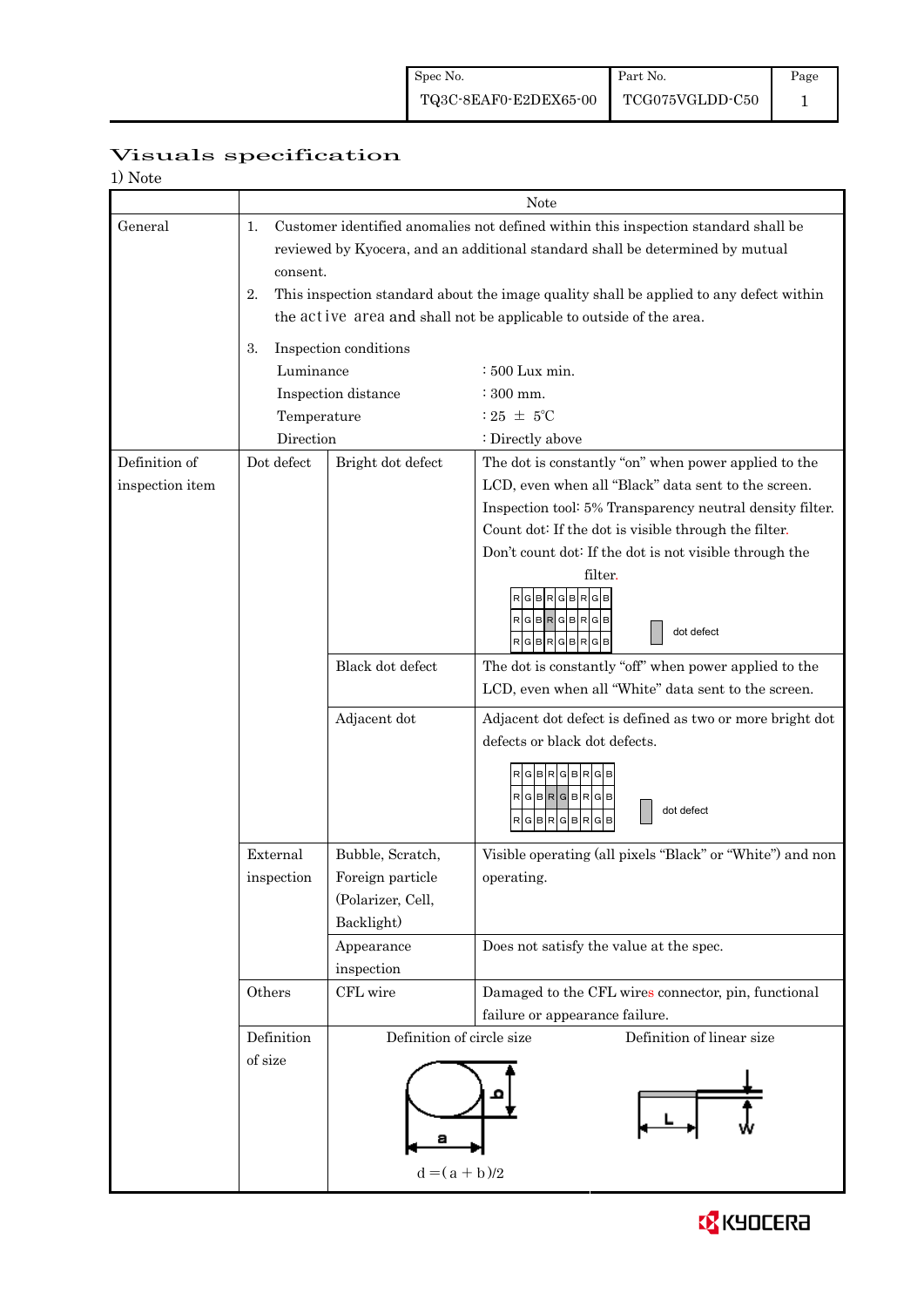| Spec No.              | <b>Part No.</b> | Page |
|-----------------------|-----------------|------|
| TQ3C-8EAF0-E2DEX65-00 | TCG075VGLDD-C50 |      |

### 2) Standard

|                   | Classification      |                     | Inspection item      |                                 | Judgement standard  |                |                            |
|-------------------|---------------------|---------------------|----------------------|---------------------------------|---------------------|----------------|----------------------------|
| Defect            | Dot                 | Bright dot defect   |                      | Acceptable number               |                     | :4             |                            |
| (in LCD           | defect              |                     |                      | Bright dot spacing              |                     |                | : 5 mm or more             |
| glass)            |                     | Black dot defect    |                      | Acceptable number               |                     | $\therefore$ 5 |                            |
|                   |                     |                     |                      | Black dot spacing               |                     |                | $\frac{1}{2}$ 5 mm or more |
|                   |                     | 2 dot join          | Bright dot<br>defect | Acceptable number               |                     | $\colon 2$     |                            |
|                   |                     |                     | Black dot<br>defect  | Acceptable number               |                     | $\colon 3$     |                            |
|                   |                     | 3 or more dots join |                      | Acceptable number               |                     | $\colon 0$     |                            |
|                   |                     | Total dot defects   |                      | Acceptable number               |                     | $:5$ Max       |                            |
|                   | Others              | White dot, Dark dot |                      |                                 |                     |                |                            |
|                   |                     | (Circle)            |                      | Size (mm)                       |                     |                | Acceptable number          |
|                   |                     |                     |                      | $d \leq 0.2$                    |                     |                | (Neglected)                |
|                   |                     |                     |                      | $0.2\,<\,\mathrm{d}\,\leq\,0.4$ |                     |                | $\overline{5}$             |
|                   |                     |                     |                      | $0.4 \leq d \leq 0.5$           |                     |                | $\sqrt{3}$                 |
|                   |                     |                     |                      | 0.5 < d                         |                     |                | $\Omega$                   |
|                   | External inspection | Polarizer (Scratch) |                      |                                 |                     |                |                            |
| (Defect on        |                     |                     |                      | Width (mm)                      | Length (mm)         |                | Acceptable number          |
| Polarizer or      |                     |                     |                      | $W \leq 0.1$                    |                     |                | (Neglected)                |
| between Polarizer |                     |                     |                      |                                 |                     | L $\leq 5.0$   | (Neglected)                |
| and LCD glass)    |                     |                     |                      | $0.1 \le W \le 0.3$             | $5.0 \leq L$        |                | $\mathbf{0}$               |
|                   |                     |                     |                      | $0.3 \leq W$                    |                     |                | $\overline{0}$             |
|                   |                     | Polarizer (Bubble)  |                      |                                 |                     |                |                            |
|                   |                     |                     |                      | Size (mm)                       |                     |                | Acceptable number          |
|                   |                     |                     |                      | $d \leq 0.2$                    |                     |                | (Neglected)                |
|                   |                     |                     |                      | $0.2\,<\,\mathrm{d}\,\leq\,0.3$ |                     |                | $\overline{5}$             |
|                   |                     |                     |                      | $0.3\,<\,\mathrm{d}\,\leq\,0.5$ |                     |                | $\,3\,$                    |
|                   |                     |                     |                      | 0.5 < d                         |                     |                | $\Omega$                   |
|                   |                     | Foreign particle    |                      |                                 |                     |                |                            |
|                   |                     | (Circular shape)    |                      | Size (mm)                       |                     |                | Acceptable number          |
|                   |                     |                     |                      | $d~\leq~0.2$                    |                     |                | (Neglected)                |
|                   |                     |                     |                      | $0.2\,<\,\mathrm{d}\,\leq\,0.4$ |                     |                | $\bf 5$                    |
|                   |                     |                     |                      | $0.4~\leq~\mathrm{d}~\leq~0.5$  |                     |                | $\boldsymbol{3}$           |
|                   |                     |                     |                      | $0.5\,<\,$ d                    |                     |                | $\overline{0}$             |
|                   |                     | Foreign particle    |                      |                                 |                     |                |                            |
|                   |                     | (Linear shape)      |                      | Width (mm)                      | Length (mm)         |                | Acceptable number          |
|                   |                     | Scratch             |                      | $W \leq 0.03$                   |                     |                | (Neglected)                |
|                   |                     |                     |                      |                                 |                     | L $\leq$ 2.0   | (Neglected)                |
|                   |                     |                     |                      | $0.03 \le W \le 0.1$            | $2.0 \le L \le 4.0$ |                | $\,3$                      |
|                   |                     |                     |                      |                                 | $4.0 \leq L$        |                | $\boldsymbol{0}$           |
|                   |                     |                     |                      | $0.1 \leq W$                    |                     |                | (According to              |
|                   |                     |                     |                      |                                 |                     |                | circular shape)            |